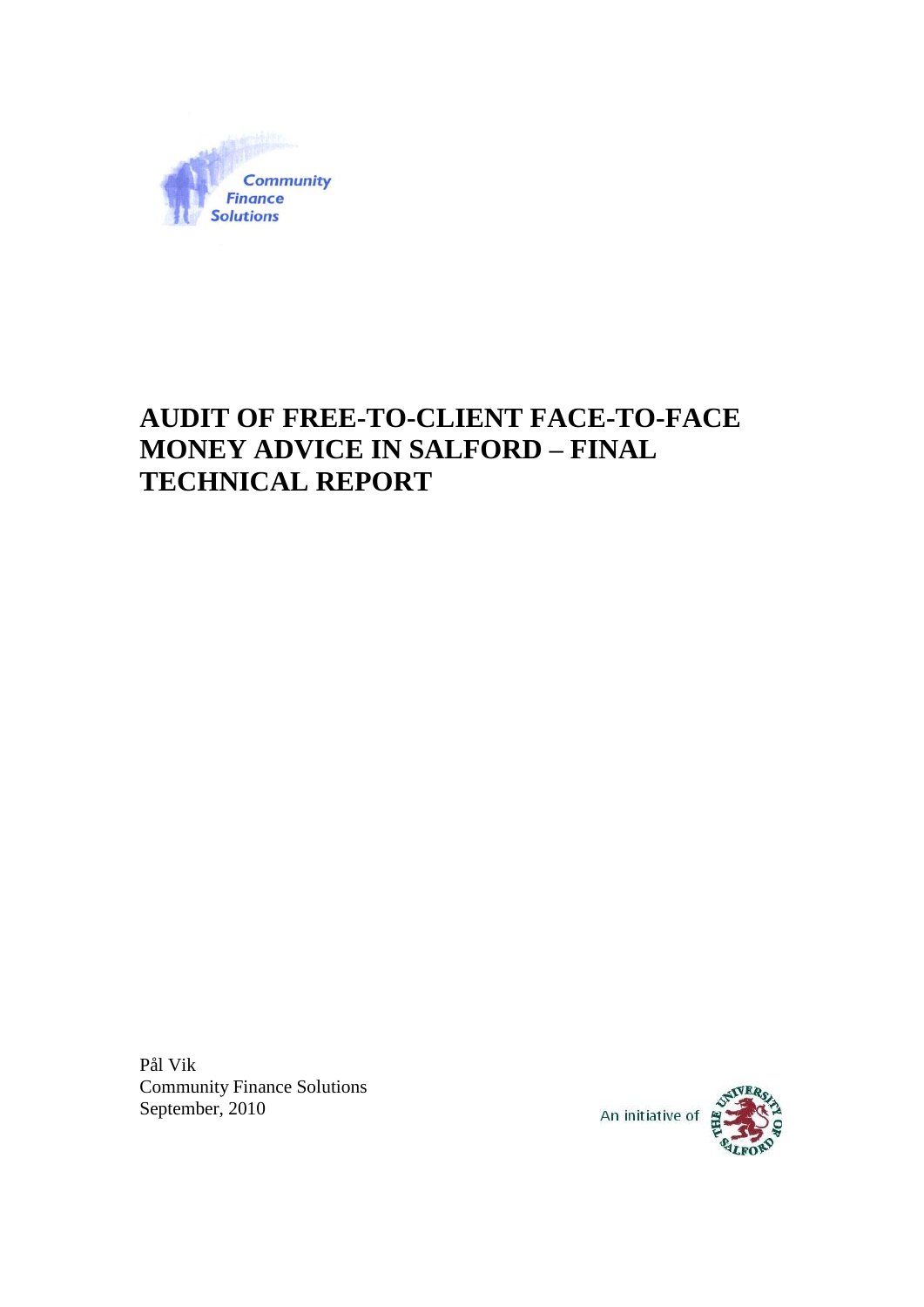## *About CFS*

Located within the University of Salford, Community Finance Solutions (CFS) is an independent award-winning research and development unit engaged in promoting and developing integrated solutions for financial and social inclusion, and community ownership of assets.

For more information about CFS and our work, please visit our website at [www.communityfinance.salford.ac.uk](http://www.communityfinance.salford.ac.uk/)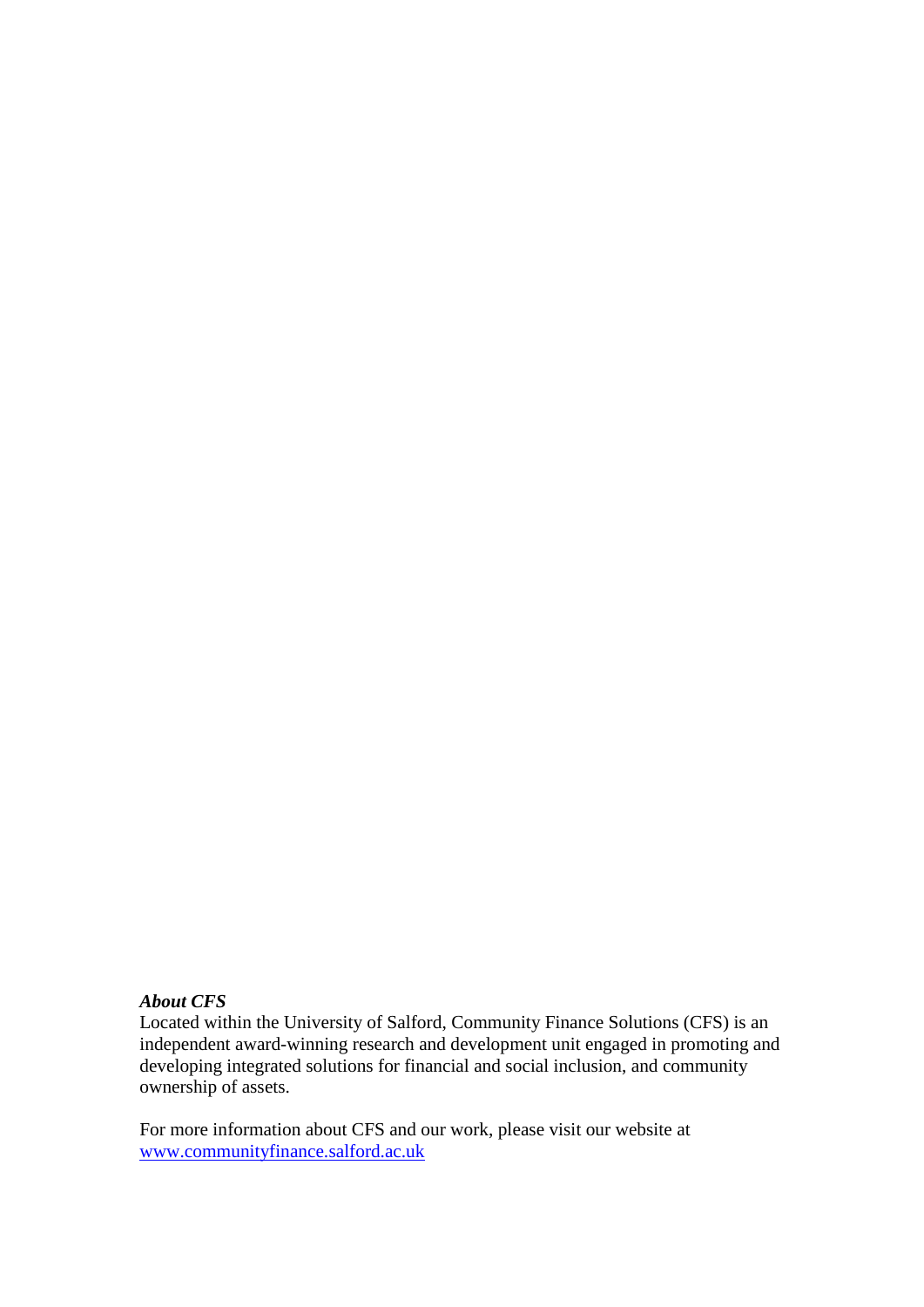# Table of contents

| $\mathbf{1}$ . |                                                                        |  |
|----------------|------------------------------------------------------------------------|--|
| 2.             |                                                                        |  |
| 2.1.           |                                                                        |  |
| 2.2.           |                                                                        |  |
| 2.3.           |                                                                        |  |
| 2.4.           | Key advice licenses, accreditations and qualifications 4               |  |
| 2.5.           |                                                                        |  |
|                | 2.5.1.                                                                 |  |
|                | 2.5.2.                                                                 |  |
| 3.             |                                                                        |  |
| 3.1.           |                                                                        |  |
| 3.2.           |                                                                        |  |
| 4.             | The provision of free-to-client, face-to-face money advice in Salford9 |  |
| 4.1.           |                                                                        |  |
| 4.2.           |                                                                        |  |
| 4.3.           |                                                                        |  |
| 4.4.           |                                                                        |  |
| 4.5.           |                                                                        |  |
| 4.6.           |                                                                        |  |
| 4.7.           |                                                                        |  |
| 4.8.           |                                                                        |  |
| 4.9.           | The provision of money and debt advice in Cheetham15                   |  |
| 5.             |                                                                        |  |
| 5.1.           |                                                                        |  |
| 5.2.           |                                                                        |  |
| 5.3.           |                                                                        |  |
| 5.4.           |                                                                        |  |
| 6.             |                                                                        |  |
| A.             |                                                                        |  |
| <b>B.</b>      |                                                                        |  |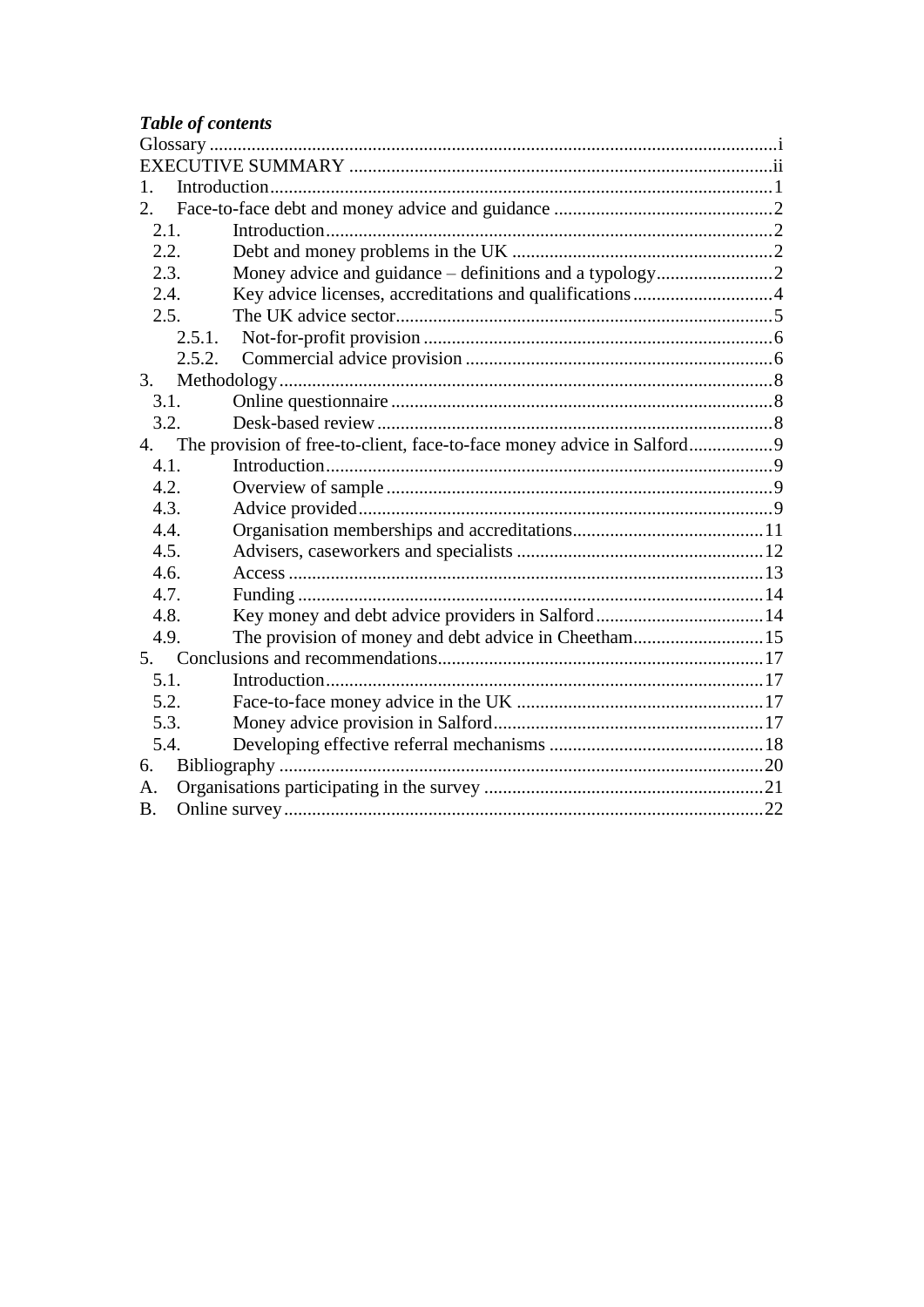# <span id="page-3-0"></span>**Glossary**

| CAB          | Citizen Advice Bureau                      |
|--------------|--------------------------------------------|
| CAP          | <b>Christians Against Poverty</b>          |
| <b>CCCS</b>  | <b>Consumer Credit Counselling Service</b> |
| <b>DEMSA</b> | Debt Managers Standards Association        |
| DMP          | Debt Management Plan                       |
| <b>DRO</b>   | Debt Relief Order                          |
| <i>FIAC</i>  | Federation of Independent Advice Centres   |
| <b>IVA</b>   | <b>Individual Voluntary Arrangement</b>    |
| LSC          | <b>Legal Services Commission</b>           |
| MAT          | Money Advice Trust                         |
| OFT          | <b>Office of Fair Trading</b>              |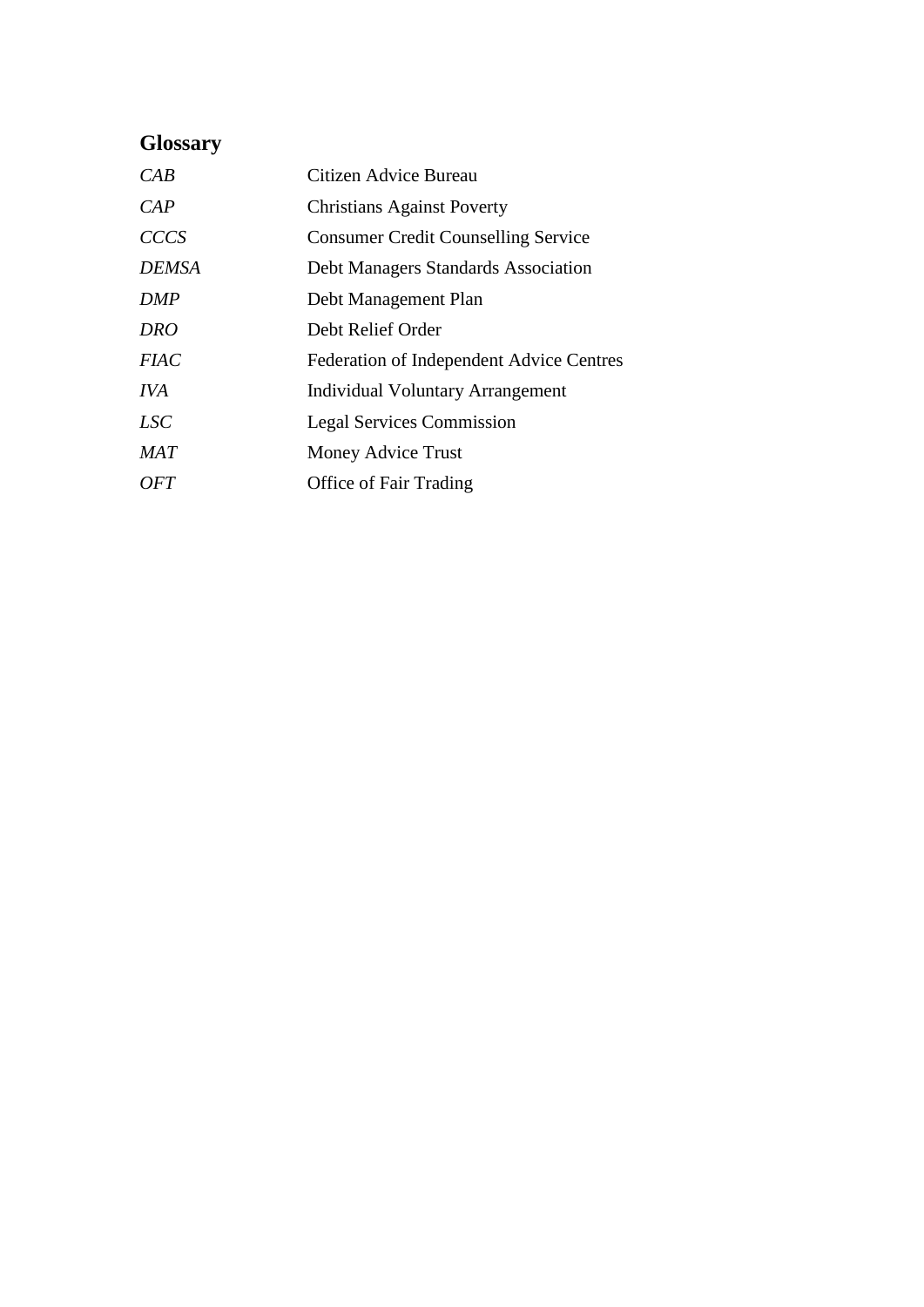## <span id="page-4-0"></span>**EXECUTIVE SUMMARY**

## *Introduction*

This report presents the results of an audit of free-to-client face-to-face money advice provided for residents of Salford by third and public sector organisations. The purpose of the audit was to map the current nature and level of provision which could feed into the development of effective referral mechanisms. The audit consisted of an online survey of potential advice providers in Salford and a desk-based review.

## *Background*

Debt is a major issue in the UK. Overall debt levels, unsecured personal and secured borrowing, have increased considerably over the past 20 years. Over-indebtedness can be caused by changes in circumstances (e.g. loss of employment, illness household breakdown), poor money management skills (e.g. lack of oversight of finances) and predatory and irresponsible lending.

Timely access to debt and money advice and guidance is an important means of dealing with debts. Advice on money matters covers a wide range of topics, including money management and budgeting, debt and financial products. It also varies in the level of help offered, from light-touch advice and guidance through to casework and specialist advice.

Debt remedies can be formal, which are binding for creditors and, providing debtor compliance, offer legal protection to debtors from future debt recovery actions, and informal, which are agreements reached between the creditor and debtor to solve a debt problem, but are not legally binding and do not guarantee an end to creditor action.

There are two sources of advice in the UK: the not-for-profit sector, which provides free-to-client debt advice, and the commercial debt management sector, which provides debt advice services in exchange for fees.

## *Money and Debt Advice in Salford*

So far the results of the online survey suggest that 18 organisations provide some form of money advice or guidance in Salford. The majority of these provided advice on benefits and income maximisation. This was followed by advice on debt and budgeting.

Further, the results of the online survey suggest that most organisations only offer light-touch advice and guidance or generalist advice:

- The vast majority of respondents offer light-touch or generalist advice, while less than half offer specialist advice or casework;
- Very few offer formal or informal debt remedies;
- Very few organisations have relevant advice accreditations and licenses;
- The number of caseworkers and specialist advisers make up only a small part of the total sample of advisers;

There appears to be three different types of organisations: there are specialised money and debt advice agencies that offer comprehensive and specialist advice, including numerous debt remedies; there are organisations offering a less comprehensive range of advisory services but a comparable number of remedies; and there are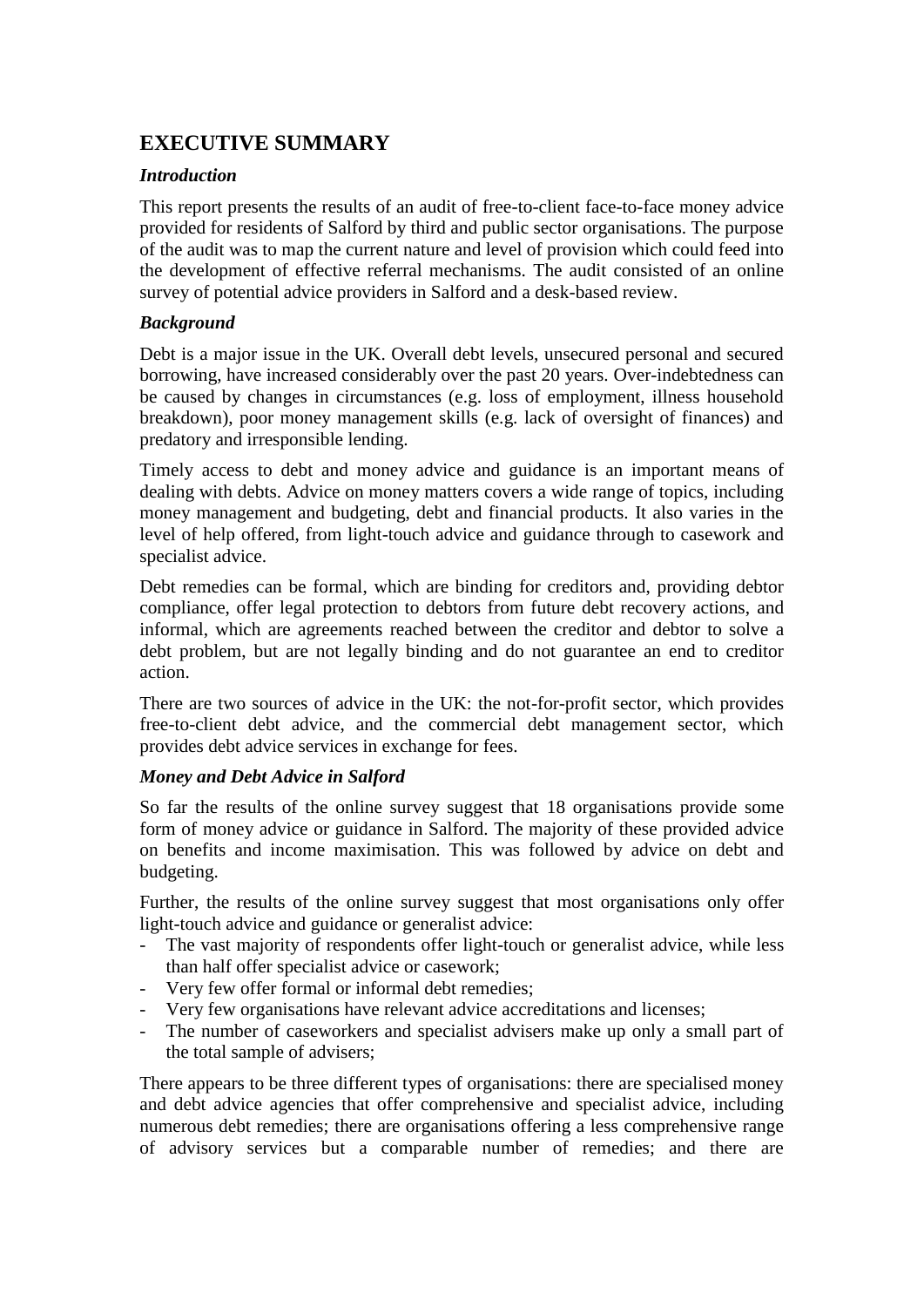organisations offering numerous light-touch and generalist advisory services, but that offer few if any debt remedies.

## *Recommendations*

There are two salient observations arising from this study which have implications for developing effective city-wide referral mechanisms on the basis of this audit. First, there is a wide range of advice and service being provided, beyond those offered by the traditional money advice sector (e.g. CAB and Welfare Rights). Second, specialist and casework capacity is concentrated in a handful of organisations.

These points suggest that a) it may be possible to provide some relief for the more specialist advice agencies by signposting and referring less complex cases to other organisations and that b) because provision is slanted towards the lighter end of the advice sector, it is important to develop early identification processes.

There are numerous challenges associated with developing effective referral mechanisms:

- Fluid and fast-changing advice landscape making it difficult to keep up-to-date records of advice provided
- How to effectively and accurately identify the problem is a key challenge in developing effective referral mechanisms.
- Lack of capacity to deal with demand especially for more complex cases

In the short to medium term, Salford City Council and its partners in the financial inclusion steering group may want to consider some of the following next steps:

- Referral protocol or agreement on how to deal with referrals (e.g. when and what cases to refer, whether to do any preparatory work etc).
- Ultimately the effectiveness of a referral system hinges on the extent to which it is being used effectively by frontline staff. Therefore, one may want to consider trialling the system with or at least get input from frontline staff.
- Another possible way of improving referral mechanisms would be to train frontline staff in triage or equivalent system.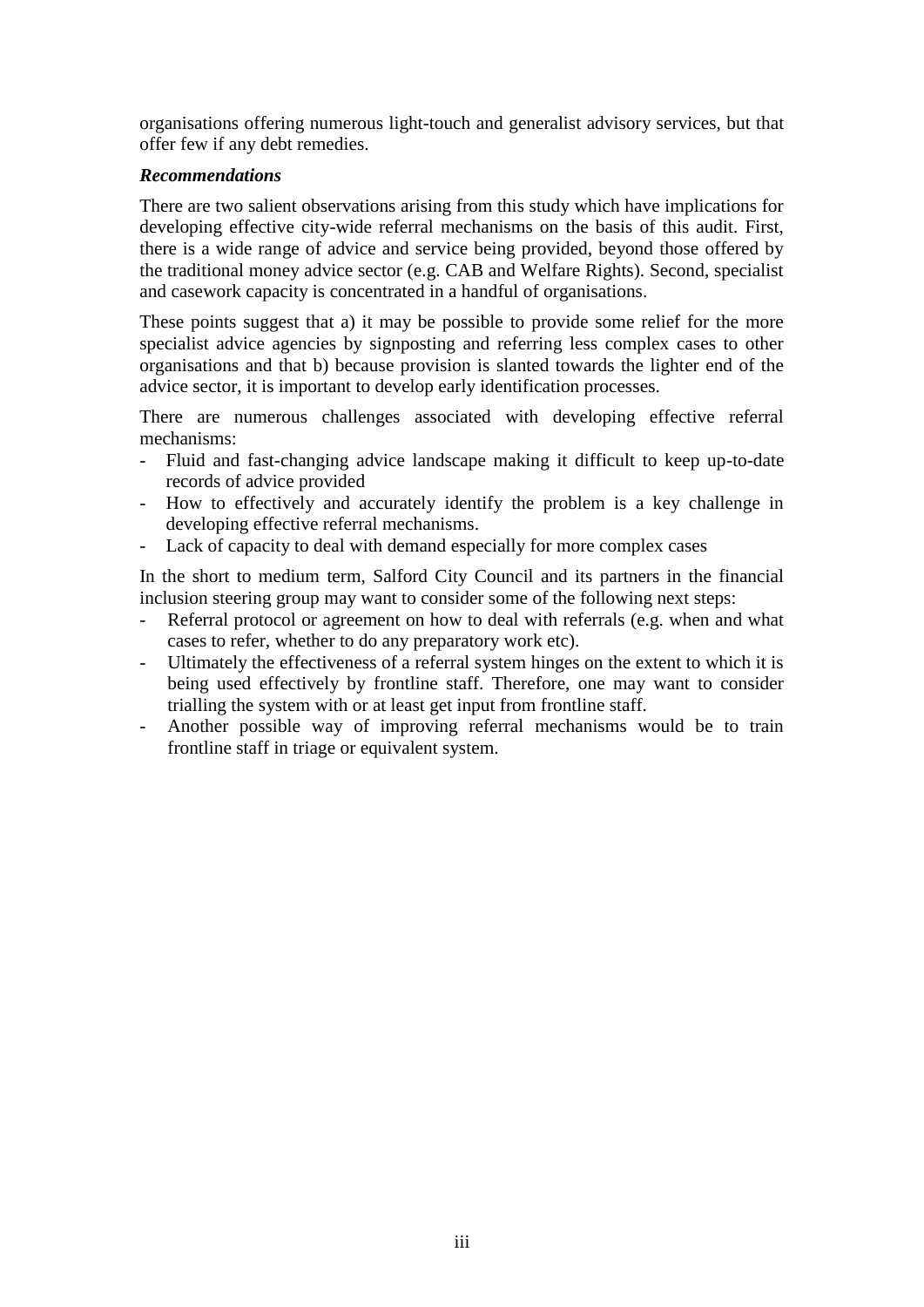## <span id="page-6-0"></span>**1. Introduction**

This report presents the results of an audit of free-to-client face-to-face money advice provided for residents of Salford by third and public sector organisations. The purpose of the audit is to map the current nature and level of provision which can feed into effective referral mechanisms.

The remainder of this report is organised into 4 chapters:

- *Chapter 2:* Literature review
- *Chapter 3:* Methodology
- *Chapter 4:* Findings
- *Chapter 5:* Conclusions and recommendations

Supplementary information can be found in Appendices A-B:

- *Appendix A:* Organisations participating in the survey
- *Appendix B:* Online survey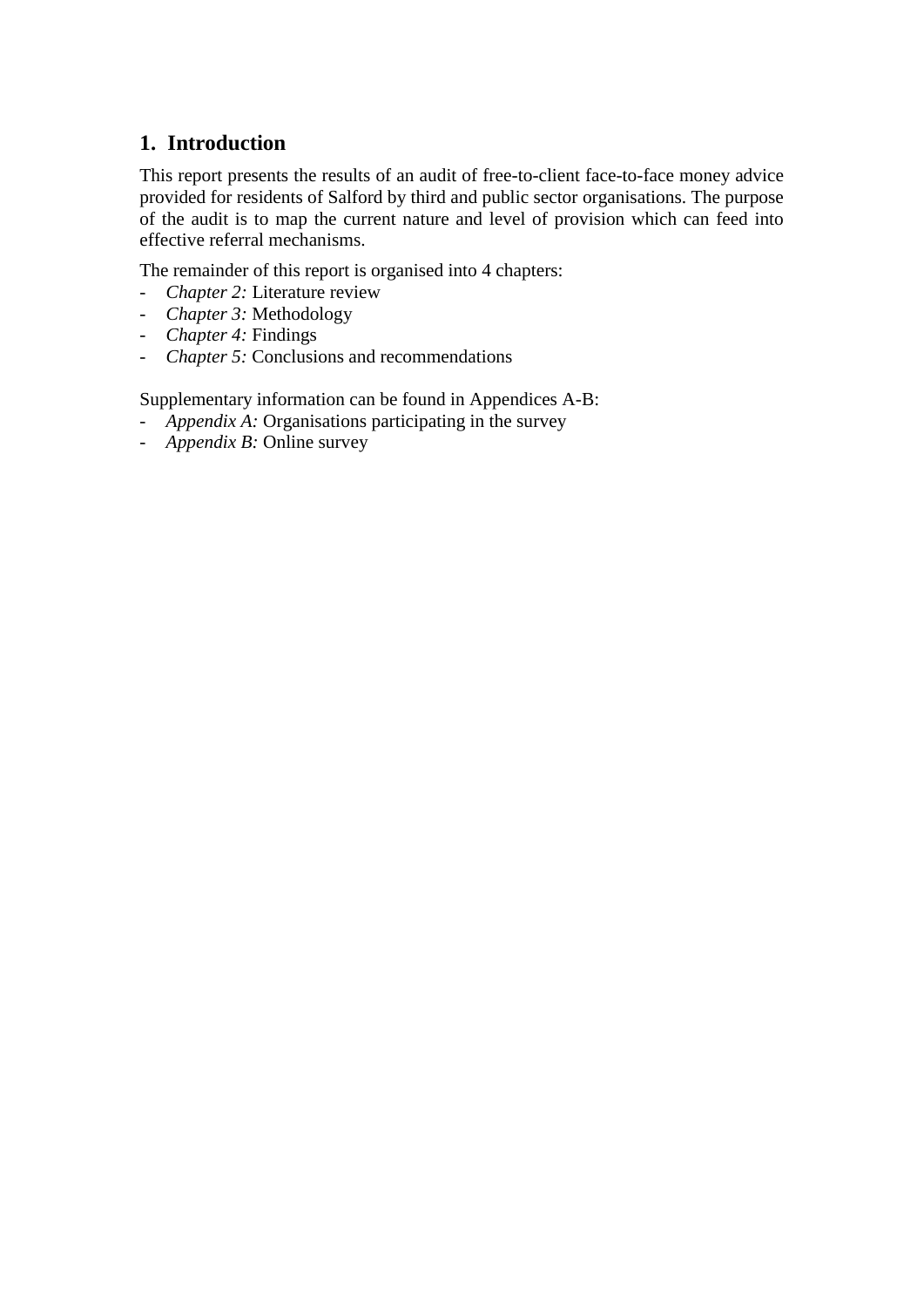## <span id="page-7-1"></span><span id="page-7-0"></span>**2. Face-to-face debt and money advice and guidance**

## *2.1. Introduction*

This chapter develops the conceptual framework for the study by discussing the literature on money and debt advice. It is organised into three sections. The first section provides some background information on debt and money problems in the UK, while the second defines and develops a typology for debt and money advice. The final section describes the advice providers operating in the UK, distinguishing between not-for-profit and commercial provision.

## <span id="page-7-2"></span>*2.2. Debt and money problems in the UK*

Debt is a major issue in the UK. Overall debt levels, unsecured personal and secured borrowing, have increased considerably over the past 20 years. Since 1987 there has been a fivefold increase in the aggregate level of UK household debt (Oxera, 2004). Similarly, drawing on data from the council of mortgage lenders, total household mortgage debt increased tenfold between 1987 and 2007. In 2006 total household debt was over 160% of total disposable household income up from around 110% in 2000 (DTI, 2007).

There are three main triggers of over-indebtedness:

- *Changing circumstances:* Changing circumstances or income shocks in the form of life-cycle events and external shocks (e.g. loss of employment, illness, death of breadwinner) can have detrimental impact on a households or individuals ability to service their debt.
- *Money management:* Poor money management skills in the sense of not keeping track of direct debits, not shopping around and not budgeting, may also lead households into debt as they may take on more debt than they can reasonably service. For example, using survey data of over 5,000 households, Kempson and Atkinson (2006) found that many young, well-qualified and reasonably well paid individuals were at risk of over-indebtedness.
- *Predatory lending practices:* In the case of the mortgage market, lenders may have pursued aggressive sales techniques to persuade households to take out larger loans than they can realistically manage. Similarly, underpinned by ample bad debt provision policies and interest rates reflecting high risk of market segment, home credit companies operate with an expansion strategy based on customers taking up increasingly large loans, often to refinance existing commitments.

## <span id="page-7-3"></span>*2.3. Money advice and guidance – definitions and a typology*

Timely access to debt and money advice and guidance is an important means of dealing with debts.

Debt and money advice and guidance may cover a range of topics:

- *Debt:* This covers wide range of debts, including secured and unsecured loans, utility and fuel bills, court fines, council tax and benefit over-payments.
- *Money management:* Covers keeping track of finances through checking direct debits and budgeting.
- *Financial products:* Covers advice and guidance on how to select financial products and the pros and cons of different products. May also involve aiding people access products through helping them fill in forms of accompanying them to branch.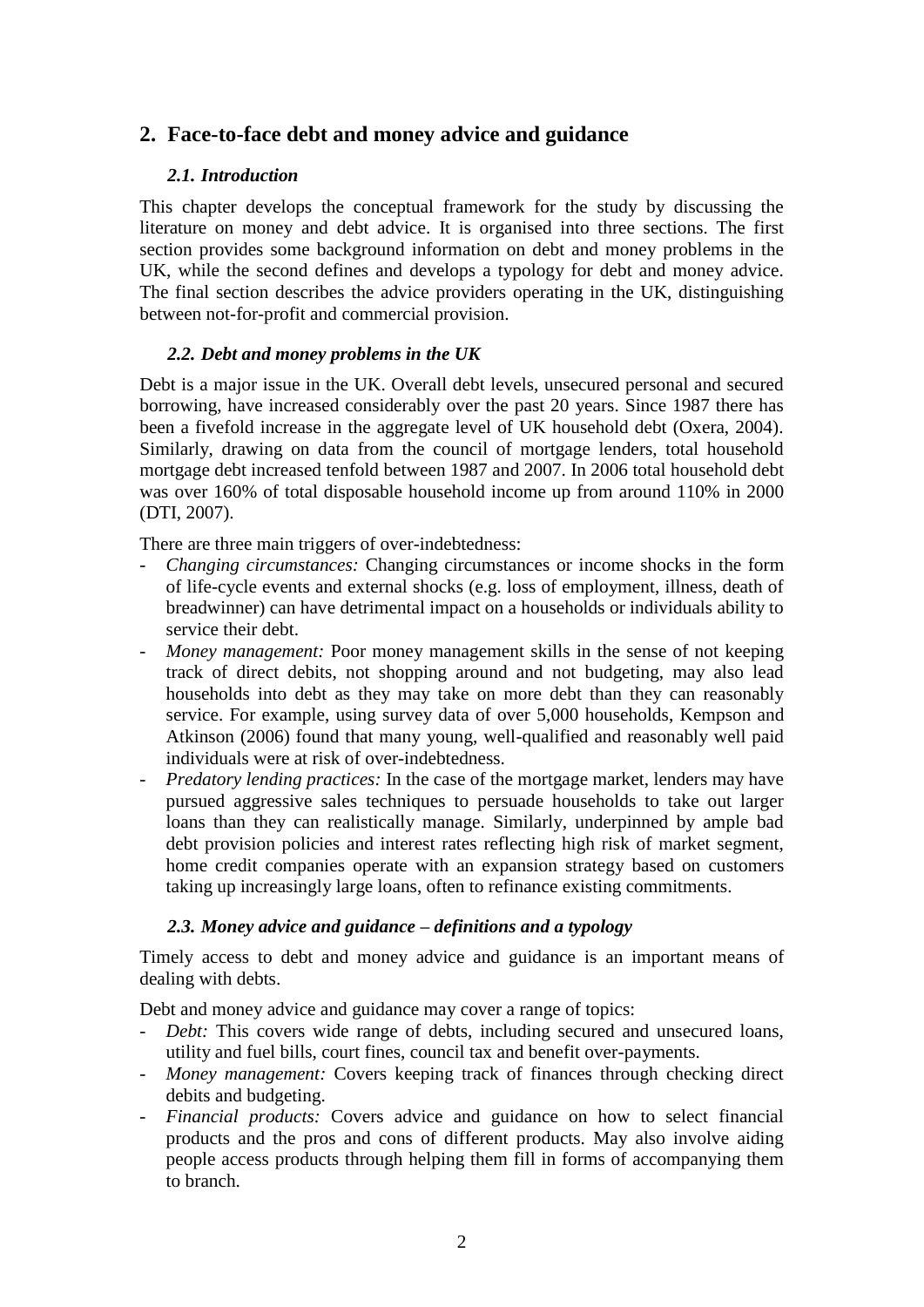- *Benefits and income maximisation:* Involves assessing and advising on eligibility to certain benefits and hardship funds. May include the filling in of forms and applications.

There are various levels of advice and guidance. In this report, we operate with four levels, which are based on the Legal Services Commission definitions:

- *Guidance:* This category covers the giving of information about different products and other money-related issues. Guidance does not involve the advising clients on which products or debt remedies they should use. Instead it may involve informing clients about the pros and cons, and general considerations in choosing a particular approach.
- *Generalist advice:* This category goes beyond light-touch advice or guidance in that it provides a diagnosis of the problem of the client and identifies further action. On that basis generalist advice should help the client identify further action to be taken, fill in forms and draft letters, and contact other organisations for further information.
- Casework: Casework consists of taking action on client's behalf by negotiating with creditors and speaking for clients at formal proceedings.
- *Specialist advice:* Specialist help consists of advice and legal help in complex areas of law and representation in court.

It should be noted that these categories overlap to some degree and will depend on the type of advice as not all advice is regulated. Advice on bank accounts or utility providers, for example, is not regulated.

Arguably one of the most revealing aspects of the capability and capacity of an advice provider is the debt remedies it offers. Debt remedies can be formal and informal. Formal debt remedies are set out in legislation and administered through the courts. They are binding for creditors and, providing debtor compliance, offer legal protection to debtors from future debt recovery actions. The main formal debt remedies are:

- *Bankruptcy:* Bankruptcy is a means to become insolvent and creditors write off the person's debt. It lasts for a year during which the person cannot borrow further money. To qualify the applicant must have unsecured debts that are greater than his or her assets. The fee to become bankrupt is £600 (£150 to the court and £450 to the official receiver), though benefit recipients and people on low incomes may be exempt from the court fee. In 2009, nearly 82,000 individual bankruptcy petitions were issued in the High Court and county courts of England and Wales
- *Individual Voluntary Arrangements (IVA):* Under this agreement the creditor agrees to the debtor paying a fixed, affordable amount over a fixed period (usually 5 years). In 2009, just over 59,000 IVAs were issued in England and Wales.
- *Administration Orders:* An administration order allows debtor to make single monthly payments to court which is distributed on pro rate basis. (The County Court charges £0.10 out of every £1). These cover credit debts and certain other debts and are available to people in debt with at least two debts; County Court or High Court judgements against them; and a total debt less than £5,000. Applications are normally made through free debt advice services.
- *Debt Relief Orders (DROs):* DROs were introduced as a more affordable alternative to bankruptcy, costing £90 as opposed to a minimum of £450 for bankruptcy. To qualify for a DRO the applicant must meet the following criteria: have less than £15,000 in unsecured credit debts; not own a home; have £300 or less in assets (except for a car up to £1,000); and less than £50 in surplus monthly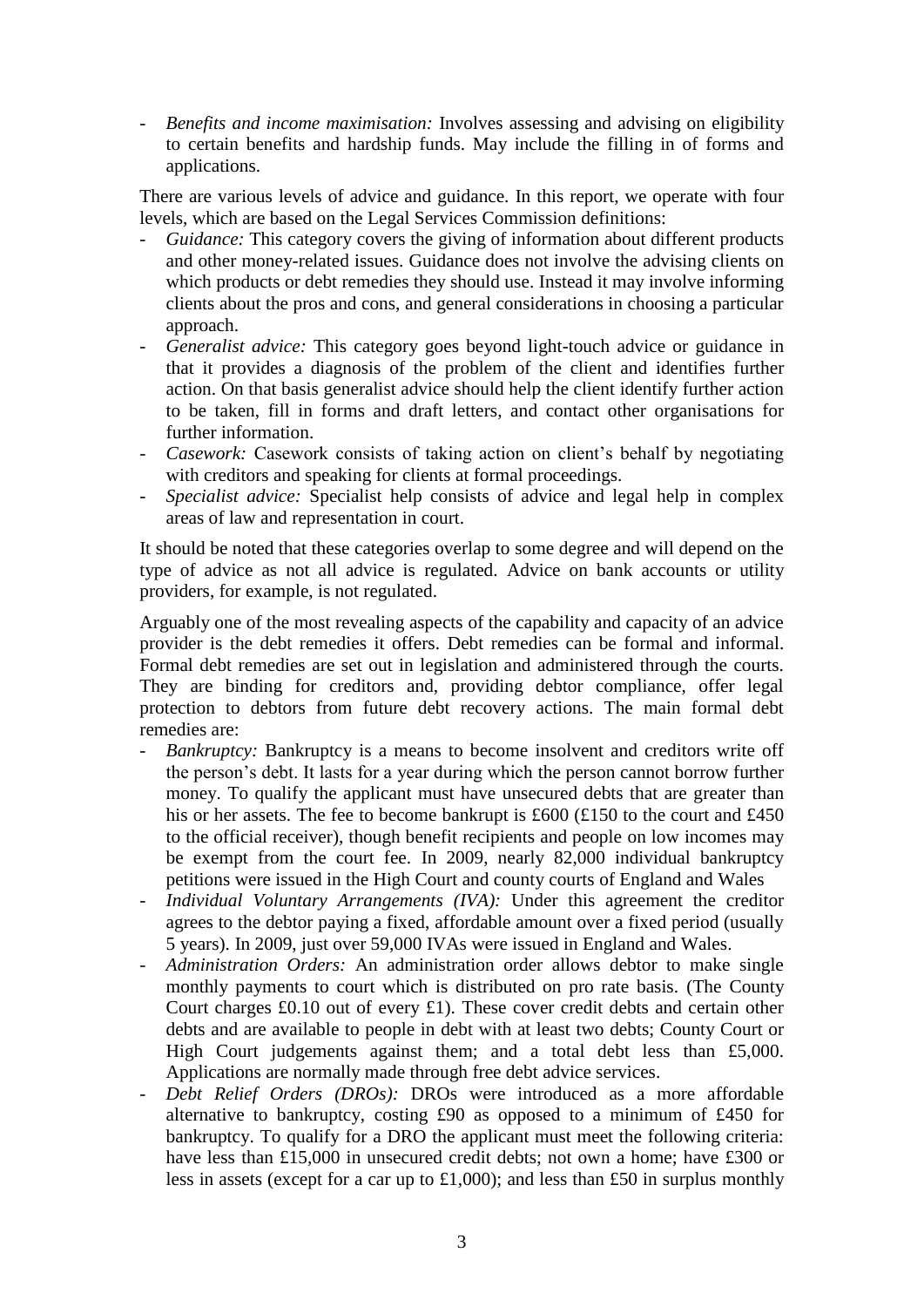income. DROs came into force  $6<sup>th</sup>$  of April 2009 and Quarter 2 and 3 of 2009 nearly 6,500 successful DRO applications were made.

Informal debt remedies are agreements reached between the creditor and debtor to solve a debt problem. They are not legally binding and do not guarantee an end to creditor action. They normally require a monthly disposable income of £100 or more. The main informal debt remedies are:

- *Debt management plans (DMPs):* DMPs are a way of repaying consumer credit debts in full and involve affordable payments based on an assessment of income and expenditure. DMPs require surplus income (i.e. that there is money left after all living costs are paid) and they are less suitable if payments are small and the level of debt is high. These are typically provided by the creditor-funded agencies PayPlan and the Consumer Credit Counselling Service (CCCS), and fee-charging debt management companies. Recent estimates suggest that between 300,000 and 375,000 debtors are on DMPs.
- *Pro-rata or token repayments:* Pro-rata payments constitute the most common remedies offered by free debt advice providers. Under such an agreement creditors are offered a fair percentage of what the debtor can afford and are usually asked to freeze interest rates and other charges. This may be a suitable solution if debtor has little income.
- *Token repayments:* An agreement involving token payments may be made where there is insufficient disposable income to make pro rata offers.
- *Debt write-off:* In exceptional cases, creditors may agree to write off the debt, though this is not a legally binding agreement.
- *Full and final settlement of debt:* In some cases, the creditor may agree to write off the debt in exchange for lump sum payment (sale asset, financial help etc), though this is only likely to be accepted where there is no prospect for improved circumstances.
- *Moratorium:* A moratorium is a delay in the payment of debts.
- *Liability / enforceability:* A credit agreement contains a range of terms, some of which are prescribed terms. If an agreement has been created without these terms, a creditor cannot legally enforce payment.

## <span id="page-9-0"></span>*2.4. Key advice licenses, accreditations and qualifications*

There are a range of advice licenses, accreditations and qualifications which determine the nature and depth of advice an organisation can provide.

All organisations that provide debt advice or debt management services are required to have a Consumer Credit License from the Office of Fair Trading (OFT). Organisations will also need Professional Indemnity Insurance for the provision of debt counselling.

Memberships of debt and money advice networks and associations may also be important indicators of the standard and nature of advice provided. In some cases relevant insurance policies and the access to training and other resources is included in the membership. There are numerous such networks, but the most relevant organisations include:

- *Advice UK:* Formed as FIAC (Federation of Independent Advice Centres) in 1979 and has a membership of around 1,000 organisations. By signing up as a member of Advice UK, the organisation has to document that its advice is confidential, free, independent and accessible to all regardless of ethnicity, religion and sexuality etc.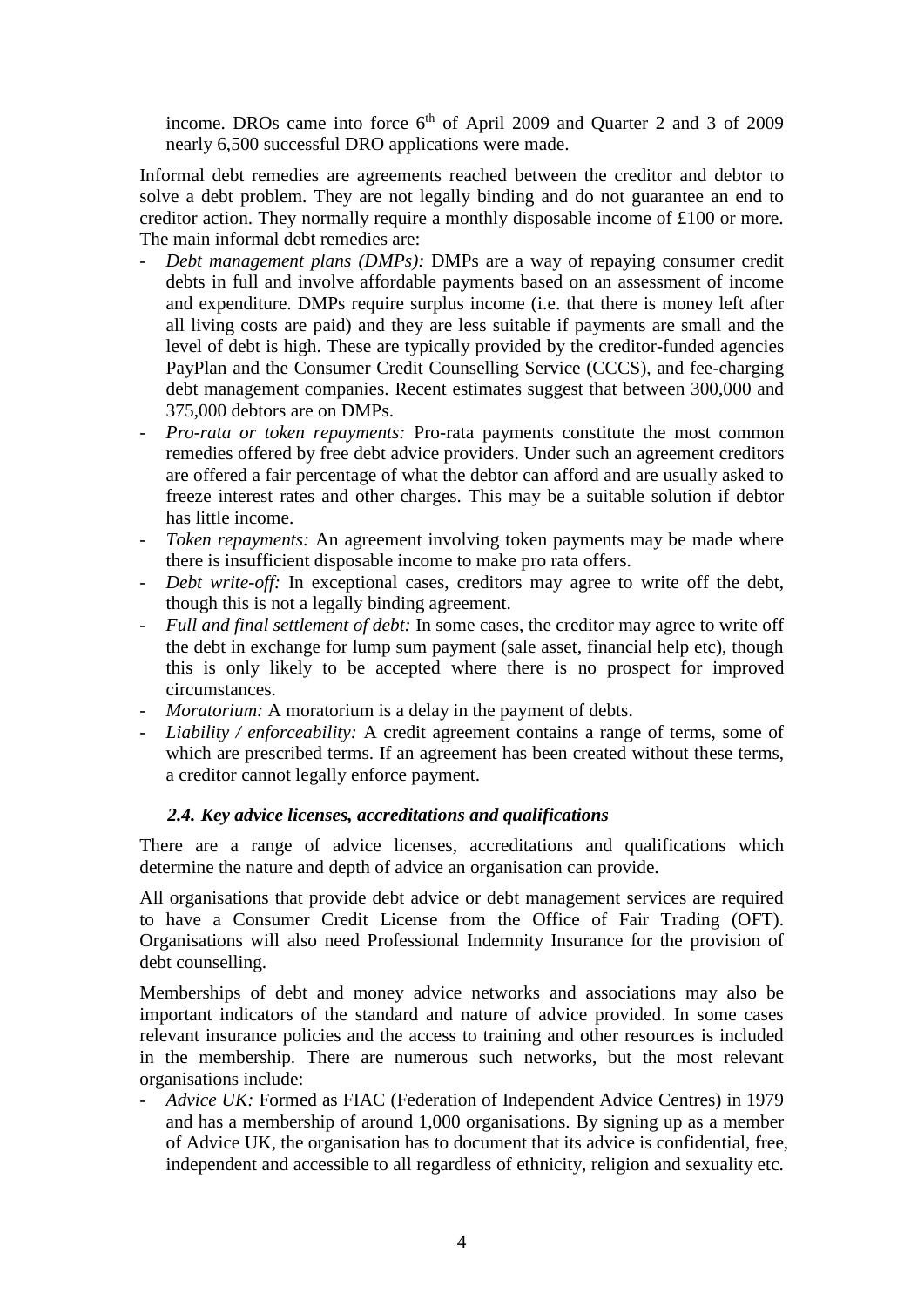<span id="page-10-1"></span>Members can also be included in the network's OFT Group Debt Counselling License.

- *Citizen Advice:* Set up in 1939. There are now 416 Citizen Advice Bureaux (CABx) in England and Wales. CABx offer free and independent advice which is accessible to all regardless of ethnicity, religion and sexuality etc.
- *Law Centres Federation:* Established in 1978. To be able to classify itself as a Law Centre, $<sup>1</sup>$  an organisation must be independent and offer a range of free legal</sup> services to individuals and groups that live, work or operate in defined catchment area. Membership gives access to training.
- *Institute of Money Advisers:* Professional body acting solely for money advisers in England, Wales and Northern Ireland. IMA has 1,400 individual members all of which must comply with its Money Advice Statement of Good Practice. IMA produces quarterly journal and programme of money advice training and is one of the main partners (along with Advice UK, Citizens Advice, CCCS and Payplan) of the Money Advice Trust, a charity formed to increase the quality and availability of free, independent money advice in the UK.

There are also a range of qualifications which determine the type of debt remedies and advice an organisation can provide:

- *LSC General Quality Mark:* Within this category there are two levels: General Help and General Help with Casework. For the former, the applicant needs to show that they can: diagnose client's problems, give information and explain options, identify further action and give basic assistance (complete basic forms, contact third parties to seek info). For the later, the applicant must also show that they can: take action on behalf of client to move the case on, negotiated and advocate on client's behalf to third parties on telephone, letter and face-to-face.
- *LSC Specialist Quality Mark:* To qualify for this quality mark, the applicant must show that they: supply complex legal help in specific areas of law; provide full range legal services (including representation in court); wish to receive LSC funding; and are well run and provide good client care.
- *Approved DRO intermediary:* Only organisations that have been approved as DRO intermediary by the UK Insolvency Service can make DRO applications for their clients. In turn advisors must also be DRO accredited to process applications.
- *Authorised insolvency practitioner:* Insolvency practitioners can advice on all formal insolvency procedures (IVAs and bankruptcies). To become an authorised insolvency practitioner the organisation needs to be licensed by the Insolvency Practitioner Unit.

There are also a range of qualifications and memberships that the advisers themselves can have, including a range of NVQs (e.g. advice & guidance, legal advice etc). They can also obtain different levels of memberships of the Institute of Money Advisers (trainee to fellow) reflecting the competence of the adviser.

#### <span id="page-10-0"></span>*2.5. The UK advice sector*

1

A wide range of organisations and agencies provide some form of advice or guidance on money related issues. The main distinction made in this report is between the notfor-profit and the commercial advice sector.

<sup>&</sup>lt;sup>1</sup> The Name "Law Centre" is a registered trademark and only members of the Law Centres Federation can call themselves law centres.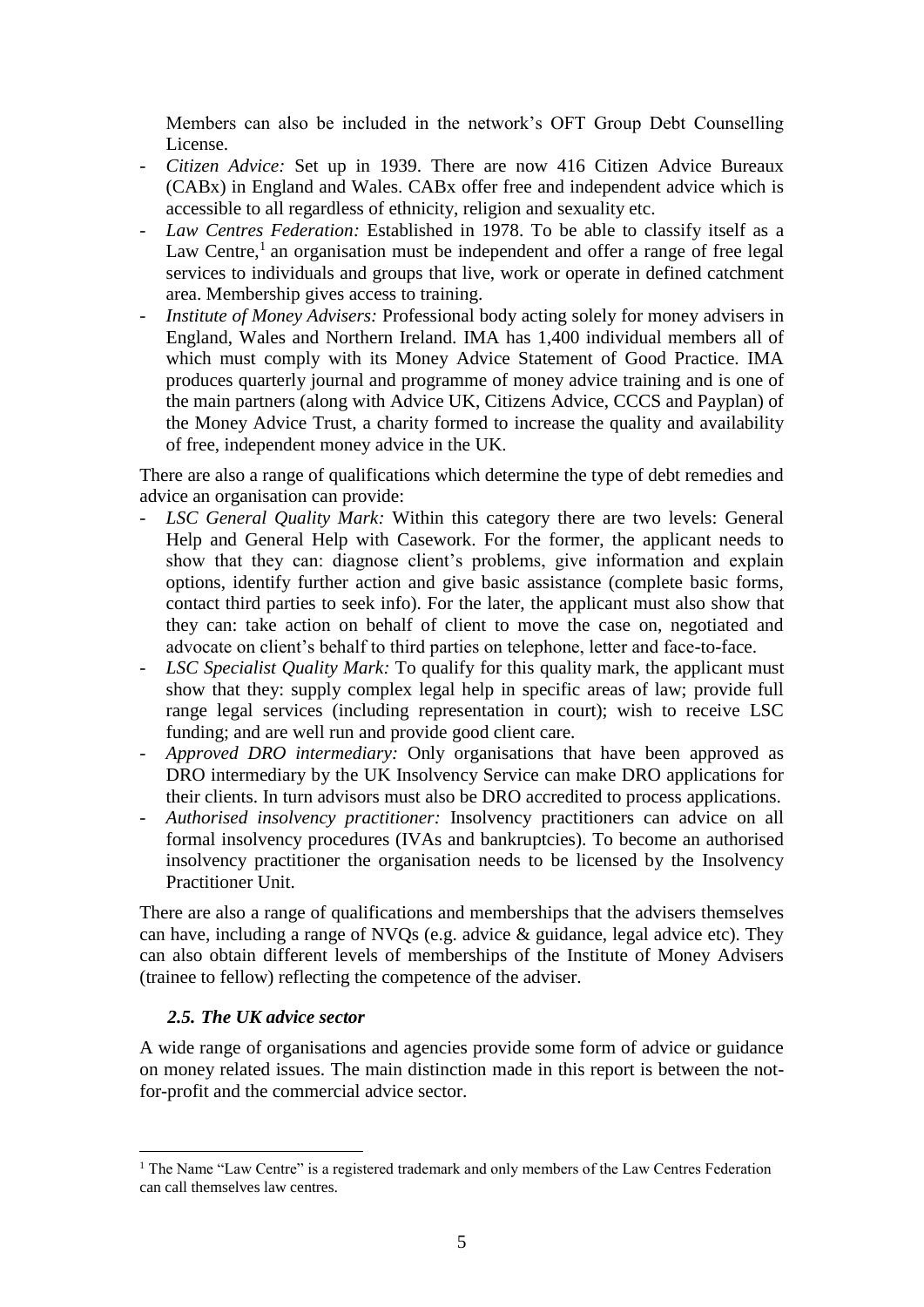## **2.5.1. Not-for-profit provision**

There are a range of organisations which provide free-to-client face-to-face debt and money advice, including specialised debt advice agencies (e.g. CABx, Law Centres), local authorities (e.g. Welfare Rights services), social housing landlords, lawyers and community organisations. The main players in provision include:

- *CABx:* There are 416 CABx operating 625 branches, 2,000 outreach centres and 700 one-off or less formal locations.<sup>2</sup> In 2008/2009, the Citizen Advice network provided advice to 1.9 million people. CABx provide advice on a range of issues, including debt, benefits, housing, legal, discrimination, employment, immigration and consumer issues.
- Law Centres: There are 56 Law Centres operating in England, Wales and Northern Ireland. They offer a range of free legal services to individuals and groups who live, work or operate in defined catchment area.
- *Welfare Rights Service:* There are around 65 Welfare Rights departments across England and Wales many of which were set up in the 1980s. They are concentrated mainly in urban areas.
- *Christians Against Poverty:* Christians Against Poverty (CAP) is a national debt counselling charity with a network of 125 centres based in local churches.
- *Social Housing Landlords:* In addition to funding money and advice provision, many housing associations also provide advice to their tenants and leaseholders themselves. Social housing landlords believe there to be a business case for providing advice, maybe especially in benefits, income maximisation and utilities.

Although open to all, the majority of the clients of the not-for-profit sector are vulnerable households living on a low income. Their problems are often multi-faceted, going beyond pure debt problems, and they often require considerable support.

The sector is funded by a range of organisations, including local authorities, government departments, social housing landlords and foundations. The perhaps largest funding pot for face-to-face money advice is the Financial Inclusion Fund, which in its first round provided £47.5 million to recruit and train 500 debt advisers, and which provided advice to nearly 70,000 households (HM Treasury, 2007). For the period from 2008 to 2011, nearly 30% of the £135 million Financial Inclusion Fund is destined to generic money advice (HM Treasury, 2007).

## **2.5.2. Commercial advice provision**

<span id="page-11-0"></span>In the UK there are numerous private sector organisations providing debt advice and remedies on a commercial basis. To access advice through this sector, the client must pay set-up and monthly management fees which are typically added on the payments going to creditors. These fees vary, but a survey of the sector conducted by Collard (2010) found that the fees ranged from 2.5% to nearly 18% with 15% being the most common figure. The same survey found that the companies charged up to £500 in setup fees which are often taken by retaining the first payments (Collard, 2010).

Compared with the clients of the not-for-profit advice sector, the clients of the commercial debt management sector tend to live on higher incomes and be more likely to be employed. Commercial debt advice companies also tend to focus mainly or exclusively on unsecured credit debts rather than secured debts, or household, utility or council tax bills. The survey conducted by Collard (2010) also suggests the

1

 $2$  As of 31st March 2009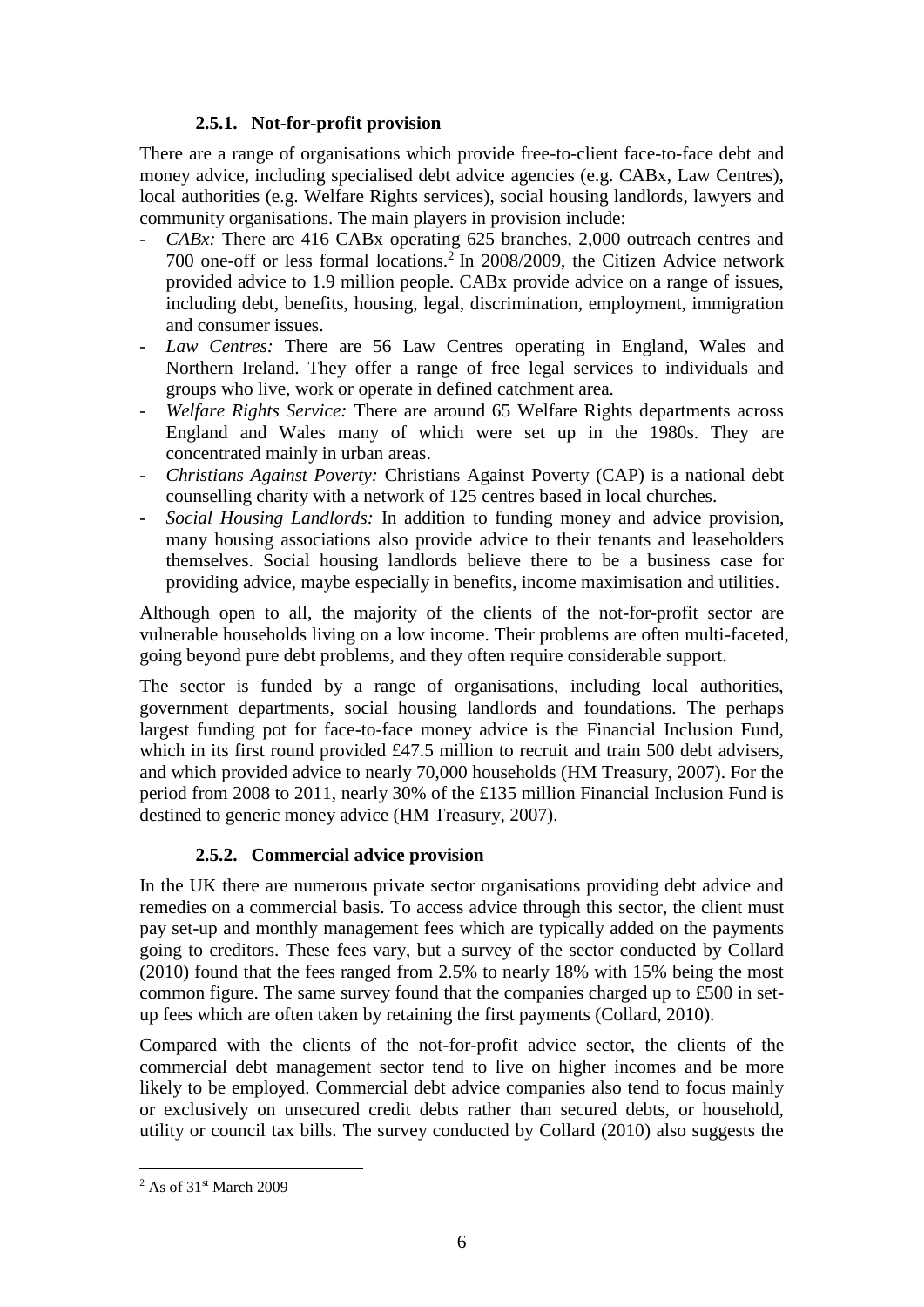majority of commercial debt companies offer advice via telephone rather than face-toface.

There are no precise estimates of the size of the sector. In its report on the UK Government's over-indebtedness strategy and funded debt advice provision (FIF2), the National Audit Office (2010) noted that 56,000 companies are permitted by the Office of Fair Trading to provide debt advice. A recent review of the fee-charging debt management sector found that there were over 150 companies offering DMPs for a fee (Collard, 2009).

A number of concerns about the commercial sector have been raised by campaigners, creditors and debt advice practitioners (Collards, 2010):

- *Profit not client-outcome driven:* Ultimately the bottom-line for the commercial sector is profit. It is feared that the companies recommend to clients the most profitable debt remedy rather than the most appropriate.
- *Unreliable payments of creditors:* Because commercial companies tend to draw set-up fees from the first few payments, creditors continue to chasing debt exacerbating the clients' debt problems.

There are now a range of standards and guidelines which a number of commercial companies are to follow. Most notably the Debt Managers Standards Association (DEMSA) has a Code of Practice which was approved by the OFT in 2008.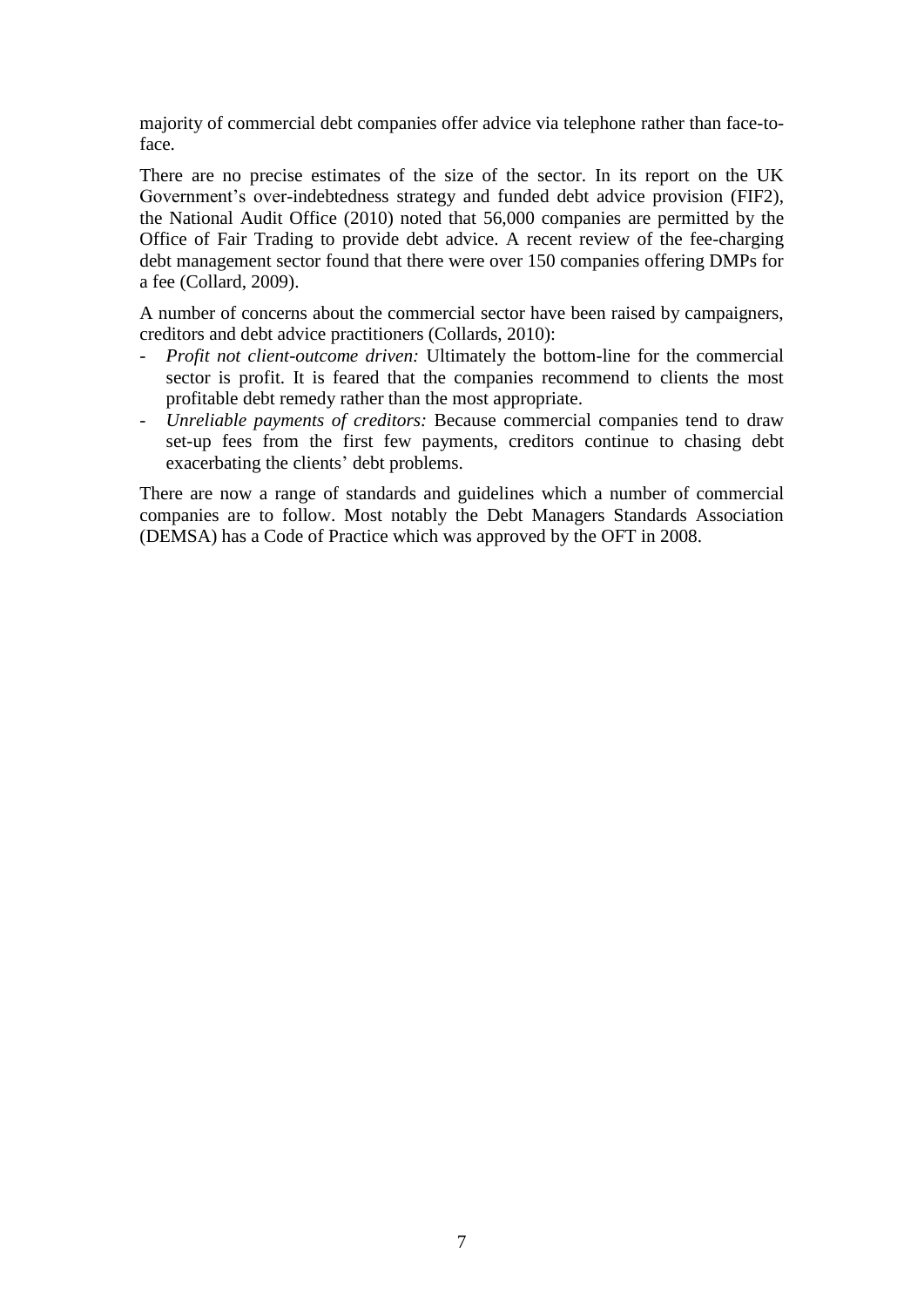## <span id="page-13-0"></span>**3. Methodology**

The objective of the project was to map the provision of free-to-client face-to-face money advice provided by third sector and public sector organisations in Salford. The methodology applied to fulfil this objective consisted of an online questionnaire and a desk-based review.

## <span id="page-13-1"></span>*3.1. Online questionnaire*

Given the large number of potential providers, a very brief advice provision online questionnaire was distributed among potential providers. The questionnaire collected the following information on local money advice provision:

- Type of advice (e.g. advocacy service, generic money guidance, debt advice etc)
- Eligibility (e.g. tenancy with social landlord, recipient of certain benefits etc)
- Access (e.g. opening hours, offices, outreach locations, walk-in/appointment)
- Capacity (e.g. client capacity, number of advisors, waiting lists, unspent capacity)
- Level of accreditation and qualifications (e.g. DRO trained, accredited training)

The information from the questionnaire was supplemented with telephone interviews in order to answer follow-up questions.

## <span id="page-13-2"></span>*3.2. Desk-based review*

The desk-based review consisted of a review of the available literature on money and debt advice as well as of available documentation on local advice providers. The purpose of this review would be to identify and clearly define the different types of advice, including any form of training or accreditation required. In addition to helping in the audit itself, this could feed into any potential referral material produced for frontline staff. In addition, the information aided in identifying potential providers as well as in the audit itself.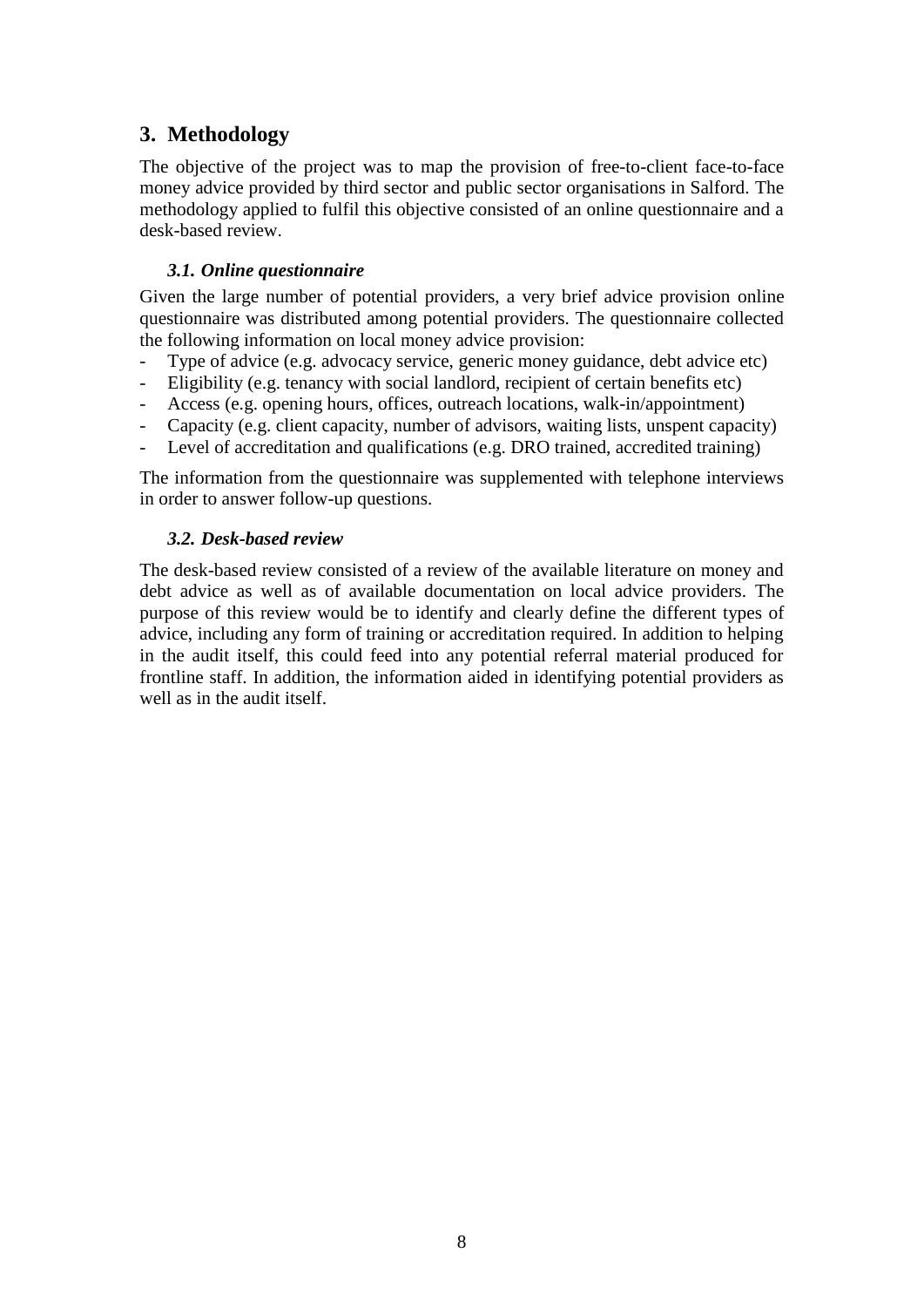## <span id="page-14-0"></span>**4. The provision of free-to-client, face-to-face money advice in Salford**

## <span id="page-14-1"></span>*4.1. Introduction*

This chapter presents the results of the online questionnaire. It is organised into six sections. The first section provides an overview of the sample, while the second describes the advice provided. The third discusses the accreditations of the organisations, while the fourth describes the advisers. The fifth looks at funding. The final section looks at the accessibility of advice.

## <span id="page-14-2"></span>*4.2. Overview of sample*

Table 1 displays the advice providers participating in the survey. Numerous organisations also responded but were not providing advice. Names of all of the organisations that participated and those that were contacted but did not respond are listed in Appendix [A.](#page-26-0)

| Tubic 1. Aurice proruters purilepathic in the survey |  |  |
|------------------------------------------------------|--|--|
| Social housing landlords                             |  |  |
| Local authority agencies / organisations             |  |  |
| Charity                                              |  |  |
| Third sector lender                                  |  |  |
| $Other*$                                             |  |  |
| <b>Number respondents</b><br>18                      |  |  |
|                                                      |  |  |

*Table 1: Advice providers participating in the survey*

Notes: Displayed as number of organisations. \* Development Trust managing community resource centre (1 respondent)

The single-greatest group of advice providers are social housing landlords followed by local authority agencies and organisations. Four are charities, three of which are specialised debt advice agencies.

## <span id="page-14-3"></span>*4.3. Advice provided*

Table 2 displays the subject areas in which the survey respondents offer advice.

| ,                              |    |  |
|--------------------------------|----|--|
| Debt                           |    |  |
| <b>Budgeting</b>               | 13 |  |
| <b>Banking</b>                 |    |  |
| Savings and assets             |    |  |
| Insurance                      |    |  |
| Consumer credit                |    |  |
| Benefits / income maximisation | 14 |  |
| Other*                         |    |  |
| <b>Number respondents</b>      | 18 |  |

*Table 2: Subject areas of advice*

Notes: Displayed as number of organisations. \* All aspects civil law (1 respondent), consumer credit act (1), statutory information duty (1), utilities (1), energy efficiency (1), promote local credit union and info on opening basic bank accounts (1), employment law (1)

The greatest category of advice provided is benefits and income maximisation. All the participating social housing landlords offer advice on benefits and income maximisation. This was followed by budgeting and debt. Nearly half of the respondents also offered advice on banking.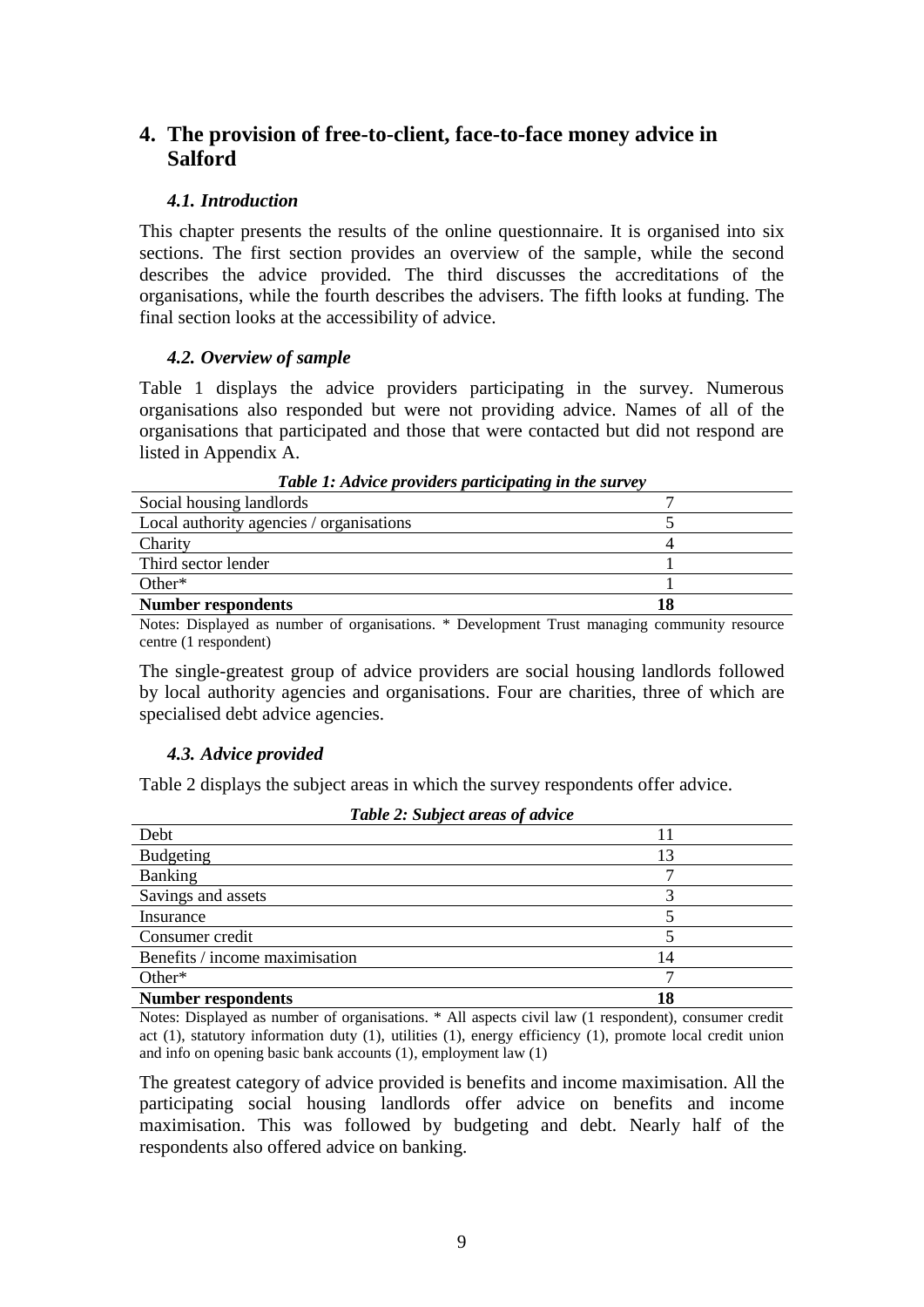Table 3 displays the level of advice provided by the respondents. As discussed in Section [2.3,](#page-7-3) there are four levels of advice: light-touch advice or guidance, generalist advice, casework and specialist advice.

| <b>Light-touch advice or guidance</b>          | 18 |
|------------------------------------------------|----|
| Information & guidance                         | 18 |
| Assist in accessing financial products         | 10 |
| Budgeting tips                                 | 13 |
| Informal advocacy                              | 14 |
| Signposting                                    | 16 |
| <b>Generalist advice</b>                       | 17 |
| Diagnosis of problem                           | 9  |
| Explaining options available                   | 16 |
| Identify further action                        | 14 |
| Fill in forms                                  | 13 |
| Draft letters to creditors                     | 11 |
| Contact other organisations                    | 16 |
| <b>Casework</b>                                | 11 |
| Take action on behalf of client                | 9  |
| Put case to someone else                       | 6  |
| Negotiate                                      | 10 |
| Advocacy services                              | 8  |
| <b>Specialist advice</b>                       | 5  |
| Advice & legal help in specialised area of law | 5  |
| Representation in court                        | 5  |
| <b>Number respondents</b>                      | 18 |

*Table 3: Level of advice*

Notes: Displayed as number of organisations.

All organisations provide light-touch advice or guidance, and all save one offer generalist advice. Interestingly nine organisations providing generalist advice do not offer a diagnosis of the problem of the client, which is a precondition to get the LSC General Quality Mark. Considerably fewer organisations provide casework or specialist advice.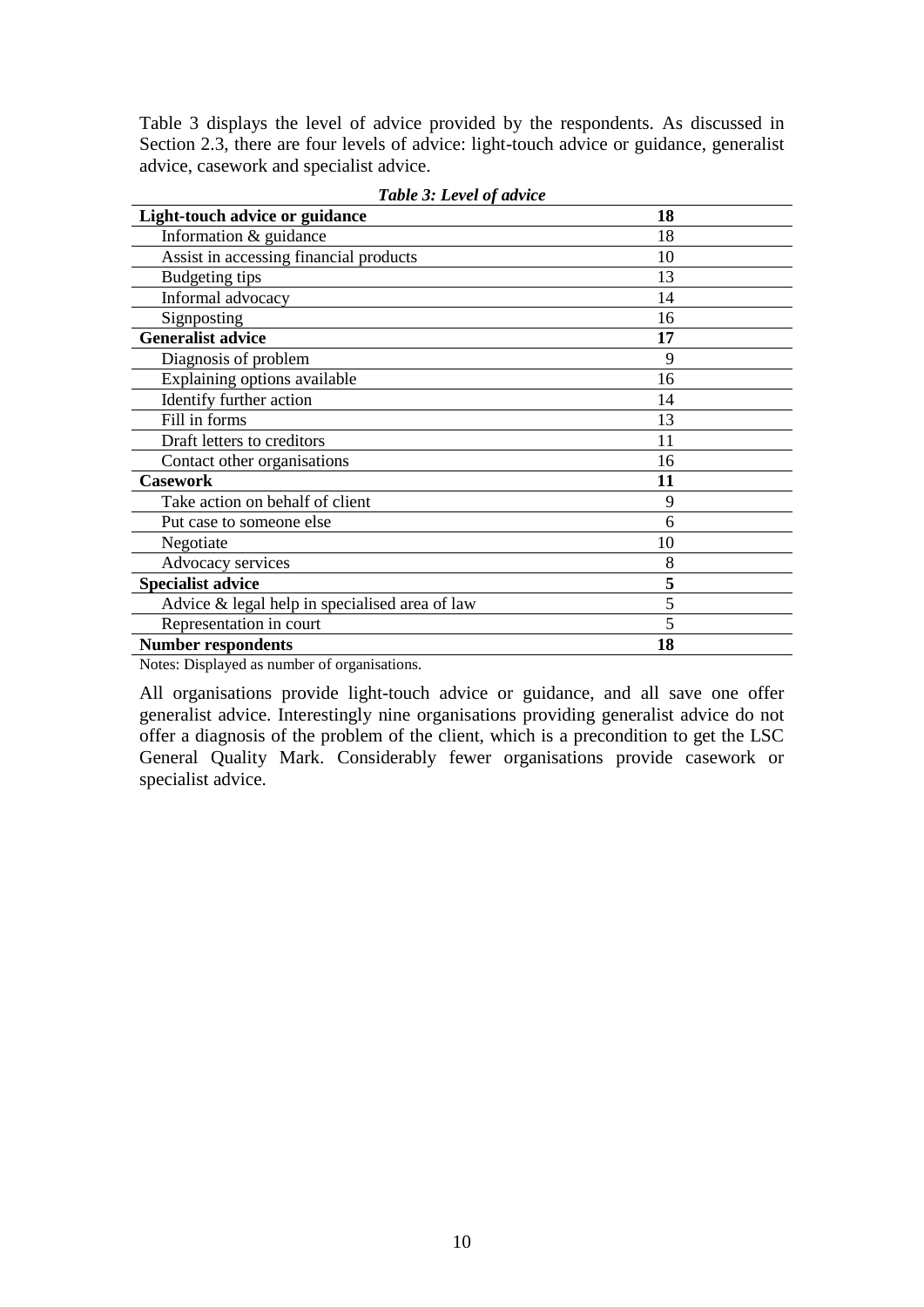Table 4 displays the debt remedies offered by the respondent organisations. The ability to offer debt remedies is important, especially in the cases where the client in cannot increase his or her income or decrease spending.

| <b>Formal debt remedies</b>             |    |
|-----------------------------------------|----|
| <b>Bankruptcy</b>                       | h  |
| <b>Individual Voluntary Arrangement</b> |    |
| Debt Relief Order                       |    |
| <b>Administration Orders</b>            |    |
| Other $*$                               |    |
| <b>Informal debt remedies</b>           | Q  |
| Debt Management Plans                   |    |
| <b>Payment Plans</b>                    |    |
| Debt Write-off                          |    |
| Full and final settlement of debt       |    |
| Moratorium                              |    |
| Liability / enforceability              |    |
| <b>Number respondents</b>               | 18 |

|  |  |  |  | <b>Table 4: Debt remedies</b> |
|--|--|--|--|-------------------------------|
|--|--|--|--|-------------------------------|

Notes: Displayed as number of organisations. \* All other remedies (e.g. time orders, housing case orders) (2 respondents), Mortgage Rescue Scheme (1)

Five organisations offer formal debt remedies, with DROs and bankruptcies being the remedies most frequently offered. Nine respondents offer informal debt remedies namely payment plans, moratorium and liability/enforceability.

#### <span id="page-16-0"></span>*4.4. Organisation memberships and accreditations*

Table 5 shows the network and association memberships of the respondent organisations.

| Advice UK            |                                                                                                   |
|----------------------|---------------------------------------------------------------------------------------------------|
| Citizen Advice       |                                                                                                   |
| Other organisations* |                                                                                                   |
| Number respondents   |                                                                                                   |
|                      | Notes: Displayed as number of organisations * Institute of Money Advisors (1 respondent) National |

*Table 5: Membership of networks and associations*

Notes: Displayed as number of organisations. \* Institute of Money Advisors (1 respondent), National Association of Family Information Service (1), Development Trust Association (1), National TUC Unemployed Centres

Only two organisations are members of any money and debt advice networks and associations. A further three organisations are members of other organisations.

Table 6 shows the accreditations the organisations have.

| <b>Table 6: Advice accreditations</b>     |  |
|-------------------------------------------|--|
| Any advice accreditations                 |  |
| <b>LSC General Quality Mark</b>           |  |
| <b>LSC Specialist Quality Mark</b>        |  |
| Approved DRO intermediary                 |  |
| <b>Authorised Insolvency Practitioner</b> |  |
| Other accreditation*                      |  |
| <b>Number respondents</b><br>18           |  |

Notes: Displayed as number of organisations. \* Charter Mark / Customer Service Excellence Award (1 respondent), Children First Award (1), ISO9001 & working towards Matrix Accreditation (1)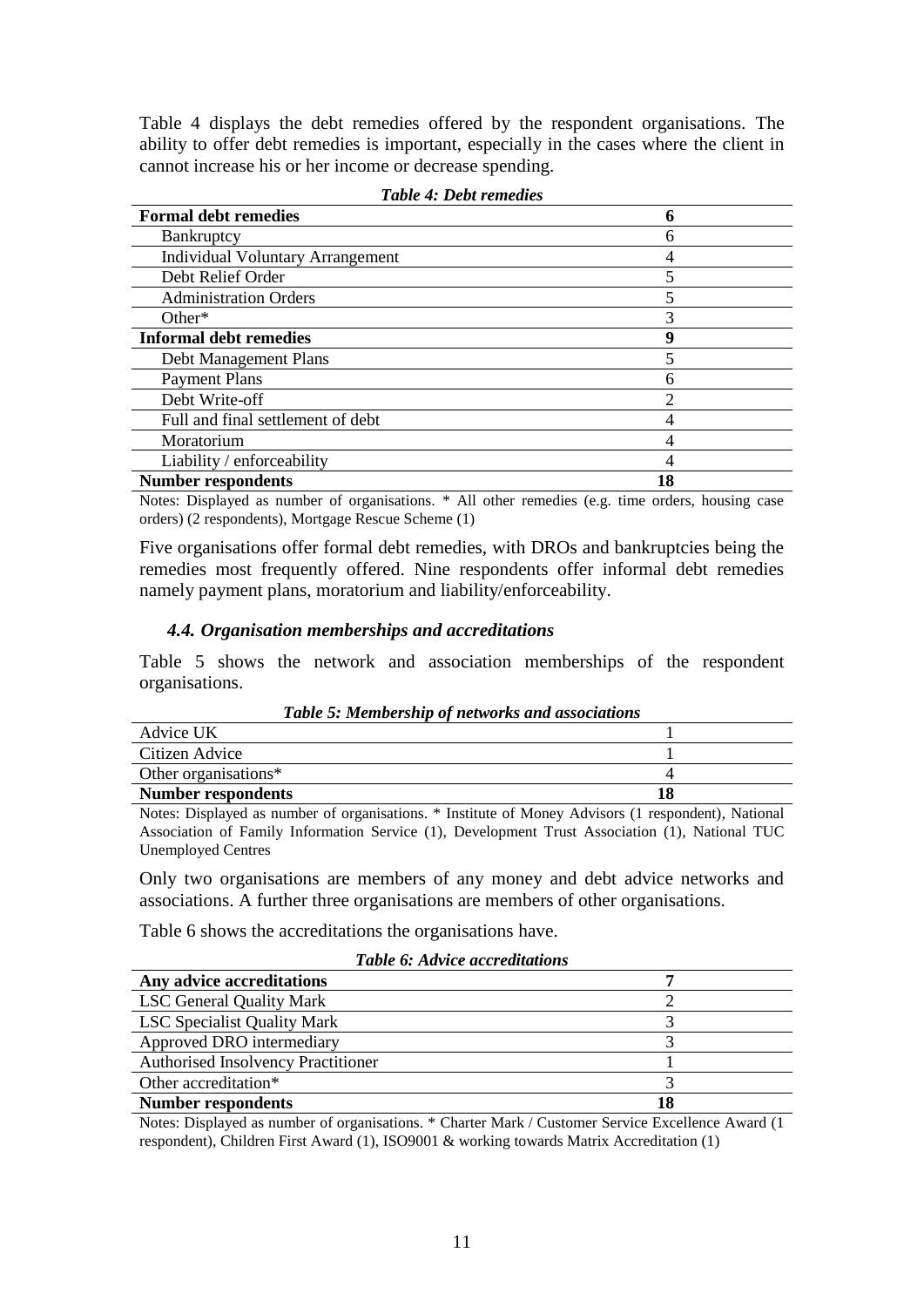<span id="page-17-1"></span>Only seven organisations have any money and debt advice accreditations. The most common accreditation is being an approved DRO intermediary. However, there are possibly some discrepancies in this data as only three organisations are approved DRO intermediaries, while six respondents stated they offered DROs.

Table 7 displays the number of respondents with a debt advice license and indemnity insurance.

| <b>Lable 7: Debi davice license and indemnity insurance</b> |  |  |
|-------------------------------------------------------------|--|--|
| OFT debt advice license or authority                        |  |  |
| Professional Indemnity Insurance for debt advice            |  |  |
| <b>Number respondents</b><br>18                             |  |  |
| .                                                           |  |  |

*Table 7: Debt advice license and indemnity insurance*

Notes: Displayed as number of organisations.

Only six organisations have debt advice license, while five have professional indemnity insurance.

## <span id="page-17-0"></span>*4.5. Advisers, caseworkers and specialists*

We now turn to the adviser staff of the respondents. Unfortunately not all respondents provided complete information on this part of the survey. Table 8 shows the total number of advisers by staff category.

| $1$ uvic 0. Tramver v urrisers (1 11) |       |  |
|---------------------------------------|-------|--|
| Number of trainees                    | 20.00 |  |
| Number of advisers                    | 41.50 |  |
| Number of caseworkers                 | 12.00 |  |
| Number of specialists                 | 10.00 |  |
| Number of volunteers                  | 15.25 |  |
| 98.75<br><b>Total number advisers</b> |       |  |
| <b>Number respondents</b><br>16       |       |  |

*Table 8: Number of advisers (FTE)*

There are nearly 100 advisers working across the 16 organisations completing this part of the survey. Out of this figure, 41.5 are advisers. In comparison only 12 are caseworkers and 10 specialist advisers. The table also suggests a relatively limited reliance on volunteers in the provision of advice, as only 15 out of the nearly 100 advisers are volunteers. Such a reliance on paid staff may make the organisations more vulnerable to funding cuts.

Table 9 shows the type of advice these advisers provide.

| Table 9: Type of advice provided by advisers (FTE) |      |  |
|----------------------------------------------------|------|--|
| Light touch advice and guidance                    | 34.0 |  |
| Generalist advice                                  | 36.5 |  |
| Casework                                           | 16.0 |  |
| Specialist advice                                  | 13.0 |  |
| <b>Number respondents</b><br>14                    |      |  |

*Table 9: Type of advice provided by advisers (FTE)*

A considerably greater number of advisers provide light touch advice and guidance, and generalist advice, relative to casework and specialist advice.

In terms of the level of accreditation and training, seven advisers are IMA members, 14 have NVQ in advice and guidance and nine are DRO accredited.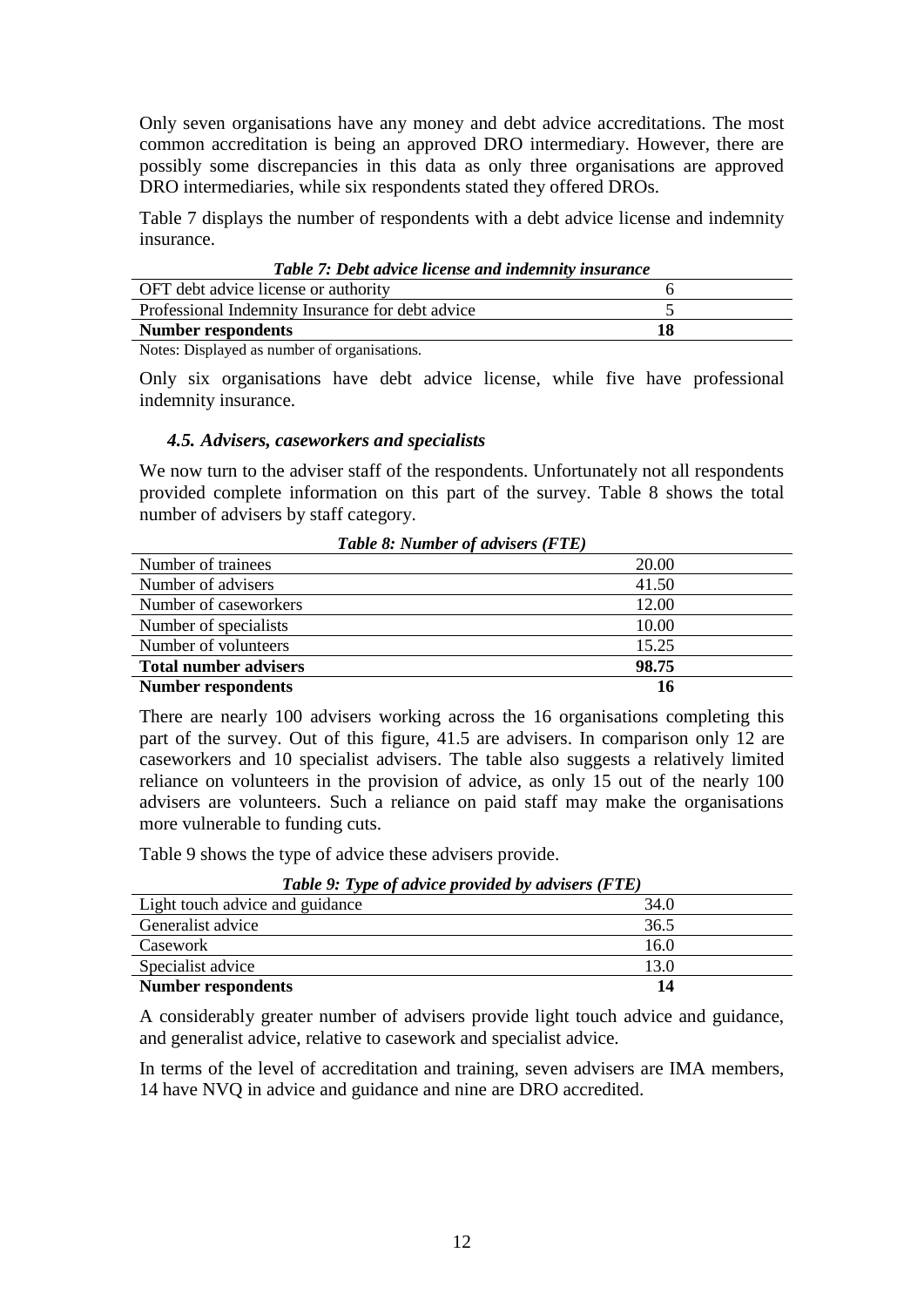### *4.6. Access*

<span id="page-18-0"></span>This section looks at issues concerning access. Table 10 displays the eligibility to access advice from the respondents.

| Tuble TV. Who can access auvice                   |    |  |  |  |
|---------------------------------------------------|----|--|--|--|
| Residents and people working in Salford           |    |  |  |  |
| Only Salford residents                            |    |  |  |  |
| Only housing association tenants and leaseholders |    |  |  |  |
| Only residents of certain neighbourhoods          |    |  |  |  |
| <b>Number respondents</b>                         | 18 |  |  |  |

|  |  |  |  |  | Table 10: Who can access advice |  |
|--|--|--|--|--|---------------------------------|--|
|--|--|--|--|--|---------------------------------|--|

Notes: Displayed as number of organisations.

Most organisations offer advice to all residents in Salford. All the social housing landlords restrict the access to advice to their tenants and leaseholders.

Table 11 displays how people can access advice through the different organisations.

| <b>Table 11: Access routes</b>   |    |
|----------------------------------|----|
| Advice from own premises         |    |
| Outreach locations and surgeries |    |
| Telephone advice                 |    |
| Home visits                      |    |
| <b>Number respondents</b>        | 18 |
|                                  |    |

Notes: Displayed as number of organisations.

The most common access routes are advice from the premises of the organisation and home visits.

Unfortunately few organisations provided details on waiting times and spare capacity. Salford Welfare Rights have around one week's waiting list for its home visits. To get an appointment at one of Salford CAB's outreach locations a person may have to wait around one week and around two weeks for a home visit.

Table 12 shows the access aids the respondents are offering

| Table 12: Access aids     |    |  |  |  |
|---------------------------|----|--|--|--|
| Any access aids           | 15 |  |  |  |
| Induction loop            |    |  |  |  |
| Minicom                   | ◠  |  |  |  |
| Sign language interpreter | 5  |  |  |  |
| Documents on tape         | 3  |  |  |  |
| Wheelchair access         | 10 |  |  |  |
| Documents in Braille      | 5  |  |  |  |
| Text telephone            |    |  |  |  |
| Translating services      | 10 |  |  |  |
| Language line             | 13 |  |  |  |
| Other access aids*        |    |  |  |  |
| <b>Number respondents</b> | 16 |  |  |  |

Notes: Displayed as number of organisations. \* Text talk

The vast majority of respondents offer some form of access aids with language line, translating services and wheelchair access being the most common aids.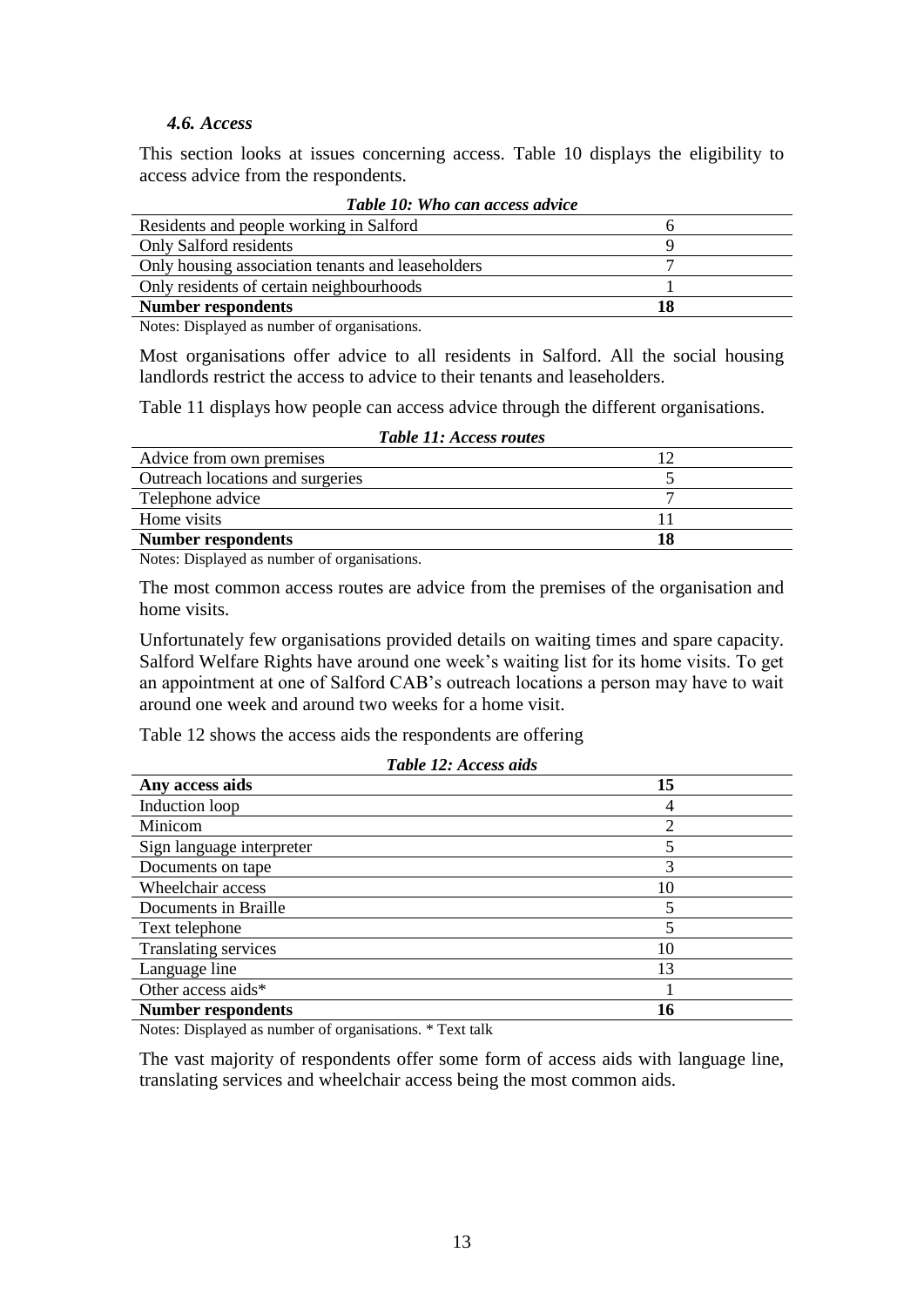## *4.7. Funding*

The issue of funding is of great importance for advice provision, especially given that the vast majority of advisers are paid staff as opposed to volunteers. In particular, the source of funding may indicate the vulnerability of the sector to funding cuts.

Table 13 shows the sources of funding of the advice provided by the respondents.

| <b>Central government funding</b>                    |                |
|------------------------------------------------------|----------------|
| <b>Working Neighbourhoods Funding</b>                |                |
| Department for Education                             |                |
| Department of Business, Innovation and Skills (FIF2) |                |
| Skills for Life                                      |                |
| <b>Legal Services Commission</b>                     | $\overline{2}$ |
| <b>Local funding</b>                                 |                |
| Local authority                                      |                |
| <b>Primary Care Trust</b>                            |                |
| Management fee from Salford City Council             |                |
| <b>Charitable foundations</b>                        |                |
| <b>Big Lottery Fund</b>                              | $\overline{2}$ |
| <b>Tudor Trust</b>                                   |                |
| Other                                                |                |
| Funded in-house                                      | 6              |
| <b>Number respondents</b>                            | 14             |

|  |  |  |  | <b>Table 13: Source of funding</b> |  |  |
|--|--|--|--|------------------------------------|--|--|
|--|--|--|--|------------------------------------|--|--|

Notes: Displayed as number of organisations.

The organisations rely on a range of funding sources. The advice of six organisations is funded in-house, five of which are social housing landlords and one is a local authority agency. Three organisations rely, at least in part, on government funding, much of which are vulnerable to be cut or discontinued by the government in the future. The Financial Inclusion Fund II and the Working Neighbourhoods Funding programme are due to end in March 2011. It is uncertain whether the government will renew the funding for these programmes. Two organisations rely on funding from charitable foundations.

Many respondents expect funding to change in the future, though most are uncertain about the nature and magnitude of these changes. Four organisations expected no change in funding, three of which are social housing landlords.

## <span id="page-19-0"></span>*4.8. Key money and debt advice providers in Salford*

Ultimately the figures presented above hides the great range of advice provided in Salford. Therefore in this section we will attempt to go beyond the aggregate data to draw out the diversity of the money advice provision in Salford and highlight some of the key providers in Salford.

Figure 1 is an attempt at showing the level of advice provided. The Y axis shows the total number of advice components, in other words each of the sub-categories of lighttouch advice and guidance, generalist advice, casework and specialist advice (e.g. diagnosis of problem, filling in forms, taking action on behalf of client etc). The X axis shows the aggregate number of formal and informal debt remedies offered. The closer an organisation is to the top right corner the more comprehensive and specialised advice the organisation offers. Conversely the closer to the bottom left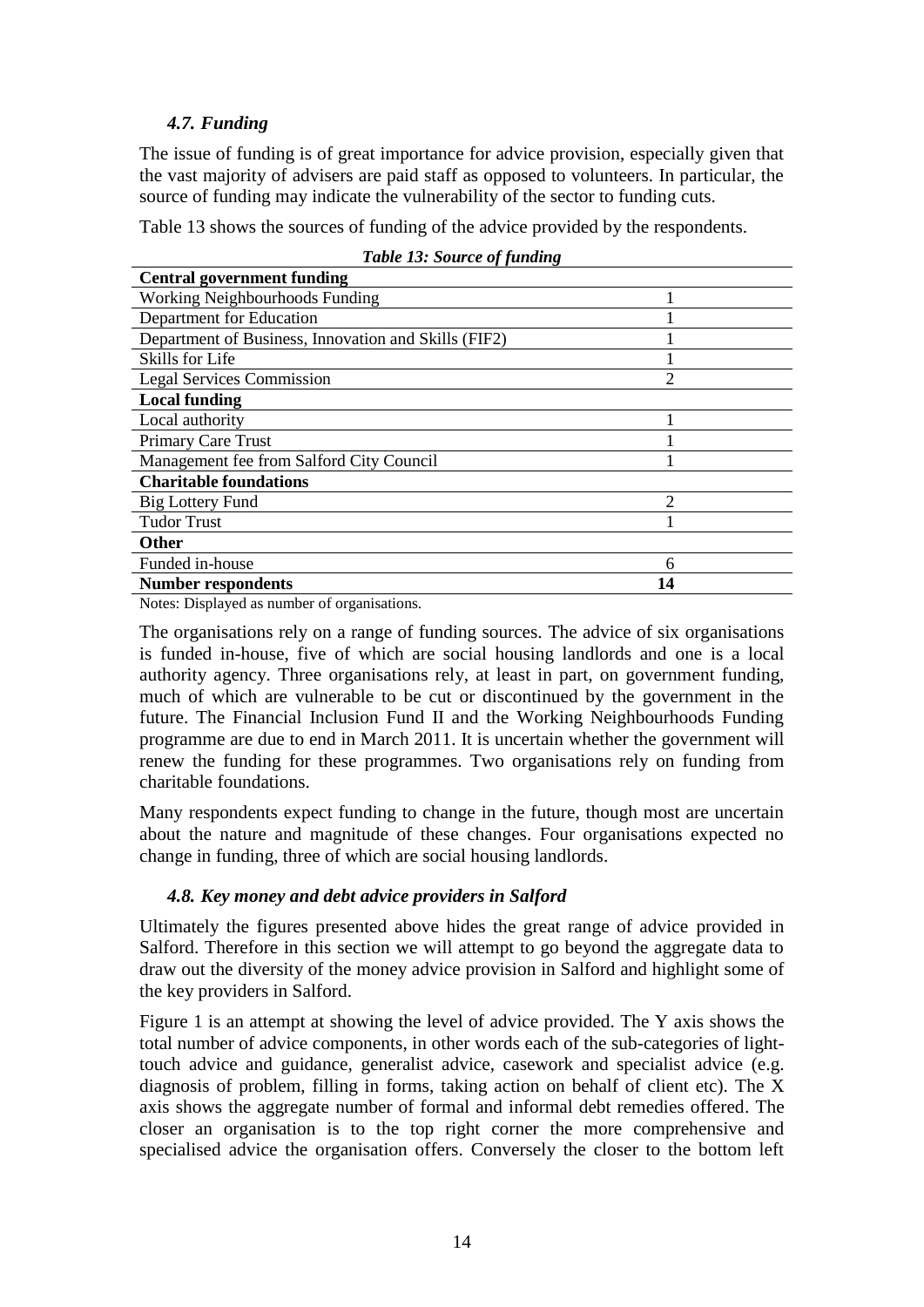corner an organisation is the fewer forms of advice and the fewer debt remedies does it offer.



Figure 1: Level of advice provided

The figure above suggests that there are three main types of advice providers in Salford. First, in the top right corner there are the specialised debt advice agencies which offer a wide range of advice (from light-touch to specialist) and a large number of informal and formal debt remedies. A second group of providers offer few debt remedies but offer a range of generalist and light-touch advice, and can be found at the left of the X axis and half way up the Y axis. The social housing landlords fit into this category as they offer a fairly wide range of advisory services, especially aimed at benefits and income maximisation, but offer few if any debt remedies. Finally there are three providers in between these groups. They also offer numerous debt remedies, but offer a less comprehensive range of advisory services.

#### <span id="page-20-0"></span>*4.9. The provision of money and debt advice in Cheetham*

The audit identified three main providers or groups of providers of free-to-client faceto-face money and debt advice in Cheetham. First, the main provider of money and debt advice in Cheetham is the Cheetham Hill Advice Centre. The centre offers a wide range of advice services from generalist to specialist advice, as well as a number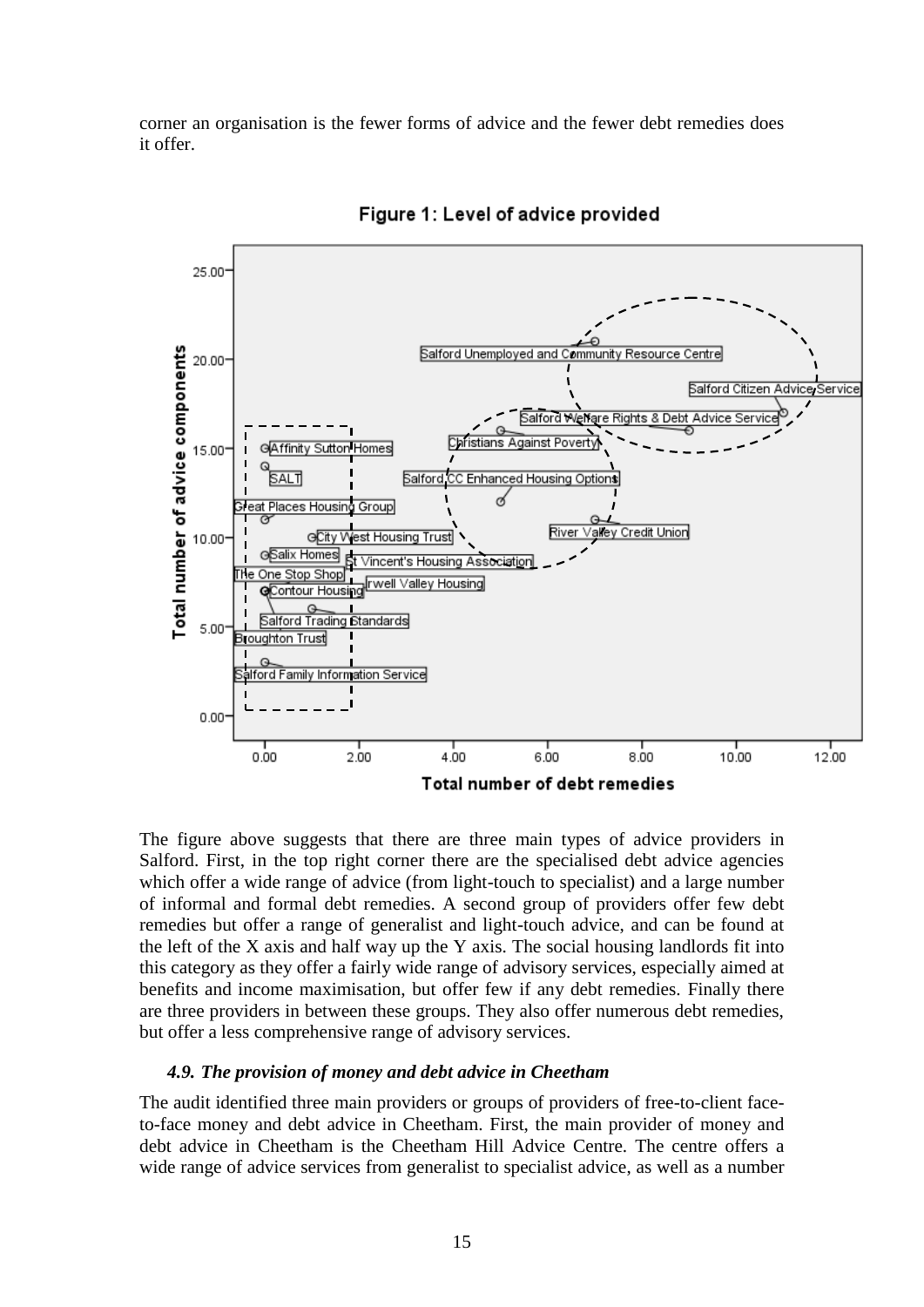of formal and informal debt remedies, including administration orders, bankruptcy, liability/enforceability, debt write-of, payment plans and debt management plans. It has 2.8 caseworkers, 0.6 specialist advisors and 5.4 volunteers all of which do generalist advice and casework. The advice services of the centre are for residents of Cheetham and Crumpsall wards only. Advice is accessible through drop-in and by appointment at its offices. The centre also operates with four surgeries in various parts of Manchester and with home visits. At the time of the survey, there was a five-day wait for an appointment.

Second, social housing landlords provide money and debt advice services to their tenants. For example, Contour Homes offers money advice to its tenants via a home visit service available weekdays 9 to 5. Great Places has a financial inclusion team contacting and supporting tenants in arrears with guidance and advice.

Finally, the Pakistani Resource Centre – based in Withington – was at some point running outreach sessions at Cheetham PCT and Cheetham Hill Probation Office. It was unfortunately not possible to confirm whether the centre is still operating with these outreach sessions.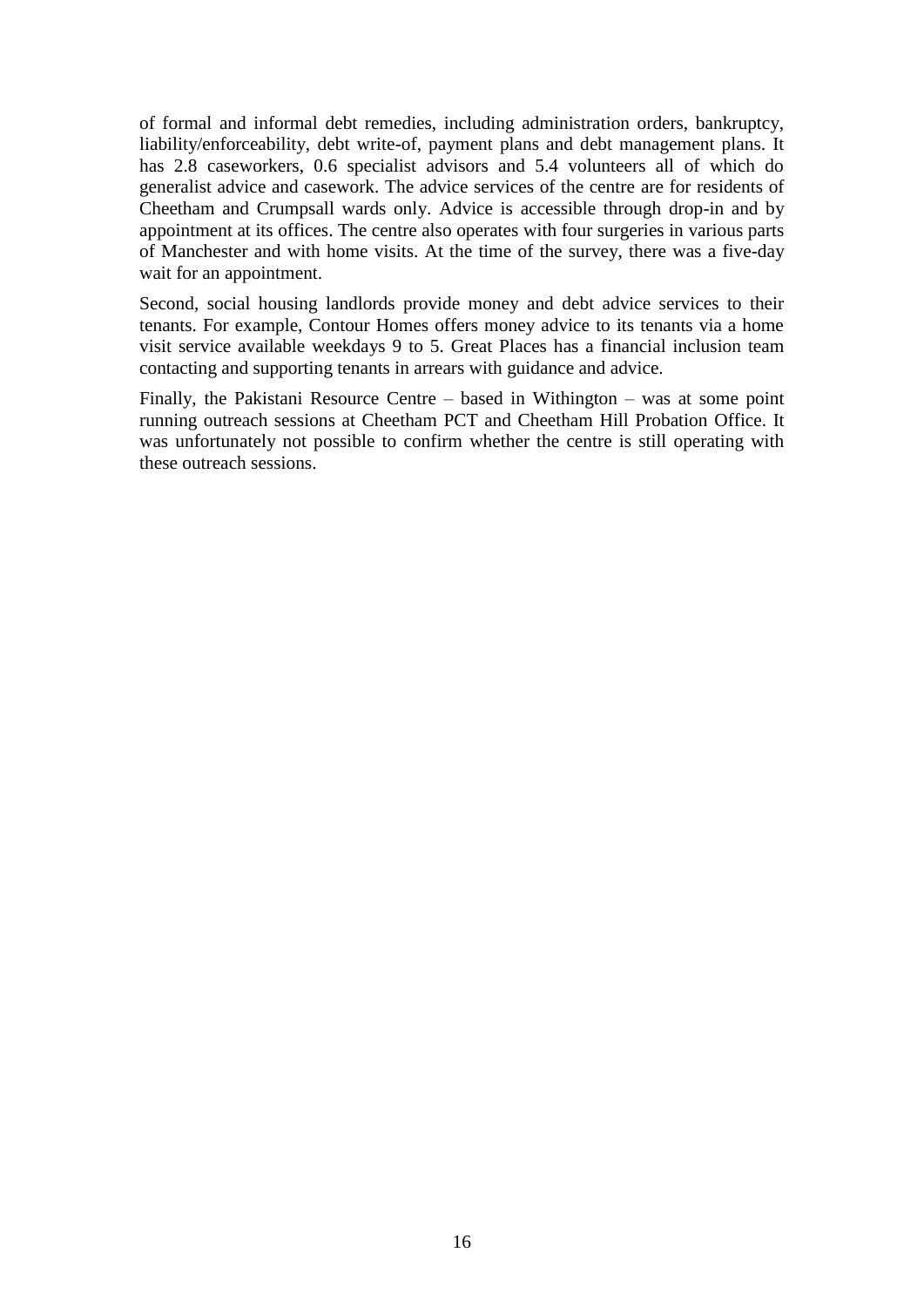## <span id="page-22-1"></span><span id="page-22-0"></span>**5. Conclusions and recommendations**

## *5.1. Introduction*

This report has presented the results of an audit of free-to-client face-to-face money advice provided for residents of Salford by third and public sector organisations. The purpose of the audit was to map the nature and level of current provision which could feed into the development of effective referral mechanisms. The audit consisted of an online survey of potential advice providers in Salford and a desk-based review.

## <span id="page-22-2"></span>*5.2. Face-to-face money advice in the UK*

Debt is a major issue in the UK. Overall debt levels, unsecured personal and secured borrowing, have increased considerably over the past 20 years. Over-indebtedness can be caused by changes in circumstances (e.g. loss of employment, illness household breakdown), poor money management skills (e.g. lack of oversight of finances) and predatory and irresponsible lending.

Timely access to debt and money advice and guidance is an important means of dealing with debts. Advice on money matters covers a wide range of topics, including money management and budgeting, debt and financial products. It also varies in the level of help offered, from light-touch advice and guidance through to casework and specialist advice.

Debt remedies can be formal and informal. Formal debt remedies are set out in legislation and administered through the courts. They are binding for creditors and, providing debtor compliance, offer legal protection to debtors from future debt recovery actions. They include bankruptcy, IVAs, administration orders and DROs.

Informal debt remedies are agreements reached between the creditor and debtor to solve the debt problem. They are not legally binding and do not guarantee an end to creditor action. They include Debt Management Plans (DMPs), repayment plans and debt write-off.

There are two sources of advice in the UK: the not-for-profit sector, which provides free-to-client debt advice, and the commercial debt management sector, which provides debt advice services in exchange for fees.

The not-for-profit advice sector is diverse, consisting of specialised advice agencies, s (e.g. CABx, Law Centres), local authorities (e.g. Welfare Rights services), social housing landlords, lawyers and community organisations. The sector tends to serve low-income areas and households.

## <span id="page-22-3"></span>*5.3. Money advice provision in Salford*

The results of the online survey suggest that 18 organisations provide some form of money advice or guidance in Salford. The majority of these provided advice on benefits and income maximisation. This was followed by advice on budgeting, debt and banking.

Further, the results of the online survey suggest that most organisations only offer light-touch advice and guidance or generalist advice:

- The vast majority of respondents offer light-touch or generalist advice, while less than half offer specialist advice or casework;
- Very few offer formal or informal debt remedies;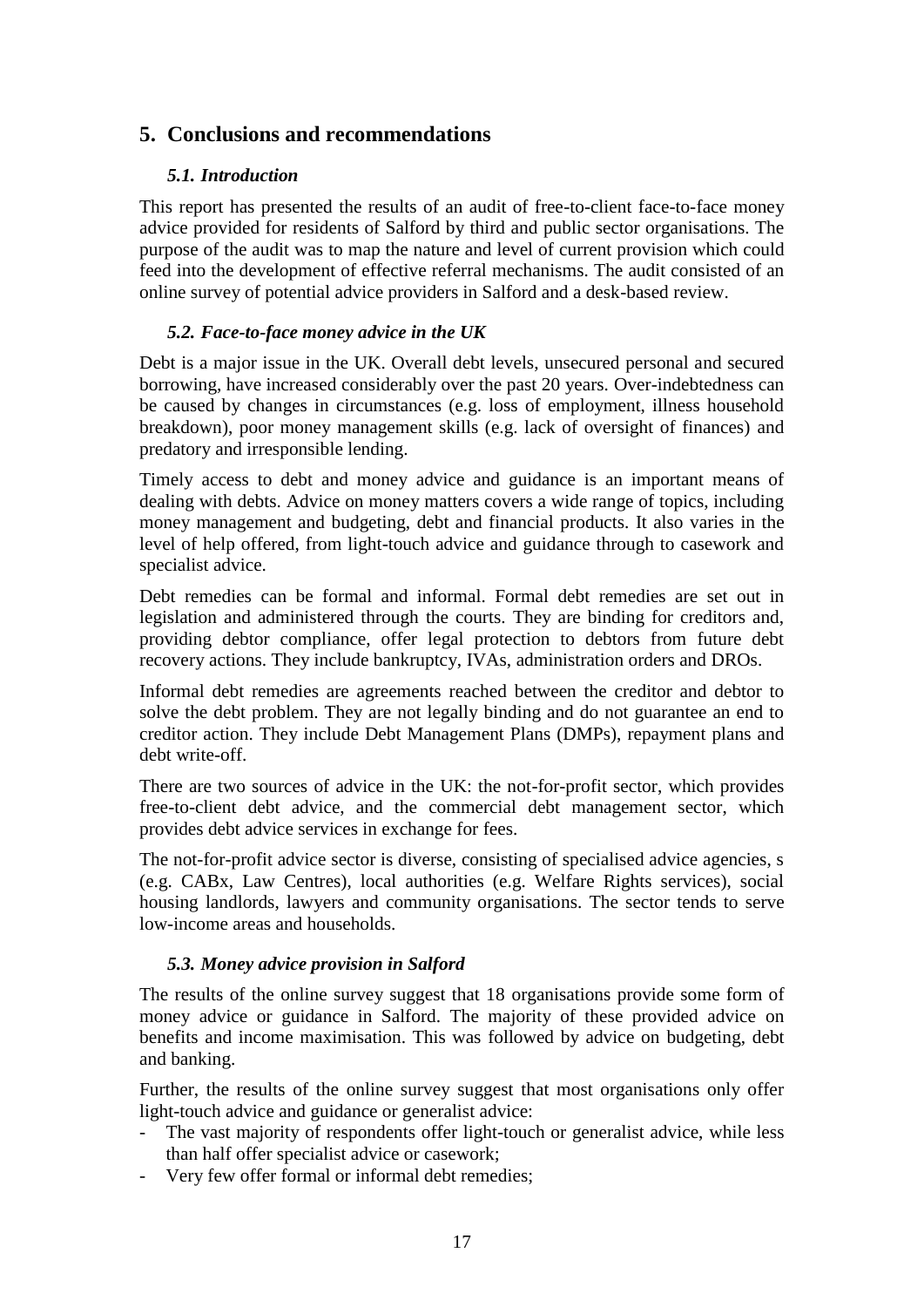- Very few organisations have relevant advice accreditations and licenses;
- The number of caseworkers and specialist advisers make up only a small part of the total sample of advisers;

There appears to be three different types of organisations: there are specialised money and debt advice agencies that offer comprehensive and specialist advice, including numerous debt remedies; there are organisations offering a less comprehensive range of advisory services but a comparable number of remedies; and there are organisations offering numerous light-touch and generalist advisory services, but that offer few if any debt remedies.

The advice providers surveyed rely on a range of funding sources, including funding from charitable foundations, central and local government, and in-house or core funding. Many organisations expect funding to change in the future, though most are uncertain about the nature and magnitude of these changes. Four organisations expected no change in funding, three of which are social housing landlords.

## <span id="page-23-0"></span>*5.4. Developing effective referral mechanisms*

There are two salient observations arising from this study which have implications for developing effective city-wide referral mechanisms on the basis of this audit. First, there is a wide range of advice and service being provided, beyond those offered by the traditional money advice sector (e.g. CAB and Welfare Rights). Second, specialist and casework capacity is concentrated in a handful of organisations.

These points suggest that a) it may be possible to provide some relief for the more specialist advice agencies by signposting and referring less complex cases to other organisations and that b) because provision is slanted towards the lighter end of the advice sector, it is important to develop early identification processes.

There are numerous challenges associated with developing effective referral mechanisms:

- *Fluid and fast-changing advice landscape:* The capacity of advice providers to deal with issues is likely to change as funding arrangements change and with local economic changes (e.g. redundancies of key employers etc). Thus a key challenge is to maintain up-to-date records of the advice provided to underpin any referral mechanism.
- *Effective problem identification mechanisms:* How to effectively identify the problem is a key challenge in developing effective referral mechanisms. For example, many clients may say they are struggling with debts. However, for some the best solution is to improve their budgeting or change their financial service provider while for others the best solution would be to negotiate a payment plan or increase their disposable income, all of which may require very different sets of solutions.
- *Lack of capacity to deal with demand:* Early and pro-active identification can be effective in terms of dealing with debt issues arising from money management and creditor behaviour, i.e. at stage where casework and specialist advice not needed. However, debt triggered by other issues such as a change in circumstances may be difficult to deal with without casework or specialist advice

In the short to medium term, Salford City Council and its partners in the financial inclusion steering group may want to consider some of the following next steps:

- *Referral protocol or agreement:* There may be a need to consider developing a protocol for or at least some form of agreement (formal or informal) on how to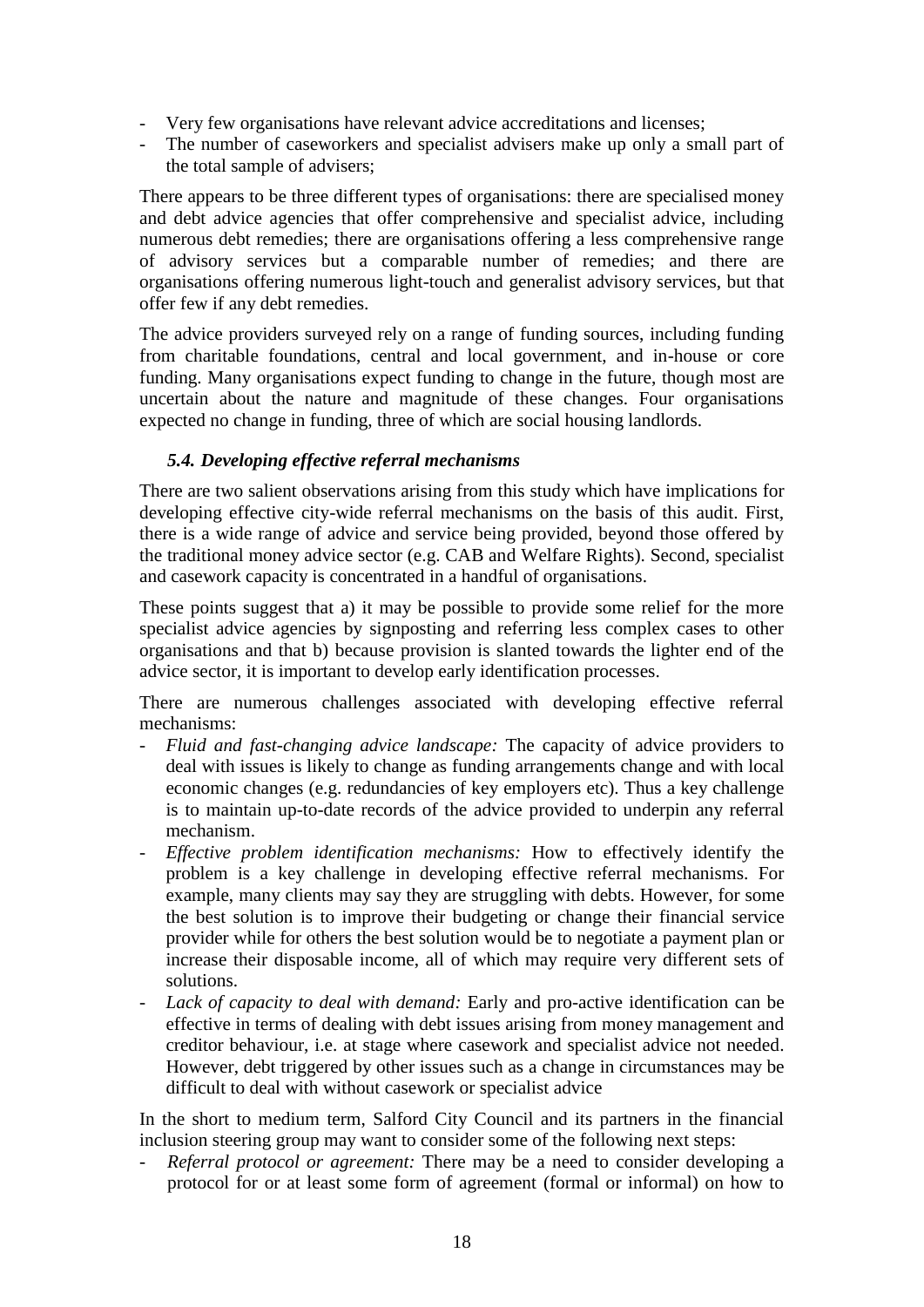deal with referrals (e.g. when and what cases to refer, whether to do any preparatory work etc).

- *Frontline staff consultation or trial:* Ultimately the effectiveness of a referral system hinges on the extent to which it is being used effectively by frontline staff. Therefore, one may want to consider trialling the system with or at least get input from frontline staff.
- *Train frontline staff in triage:* Another possible way of improving referral mechanisms would be to train frontline staff in triage or equivalent system.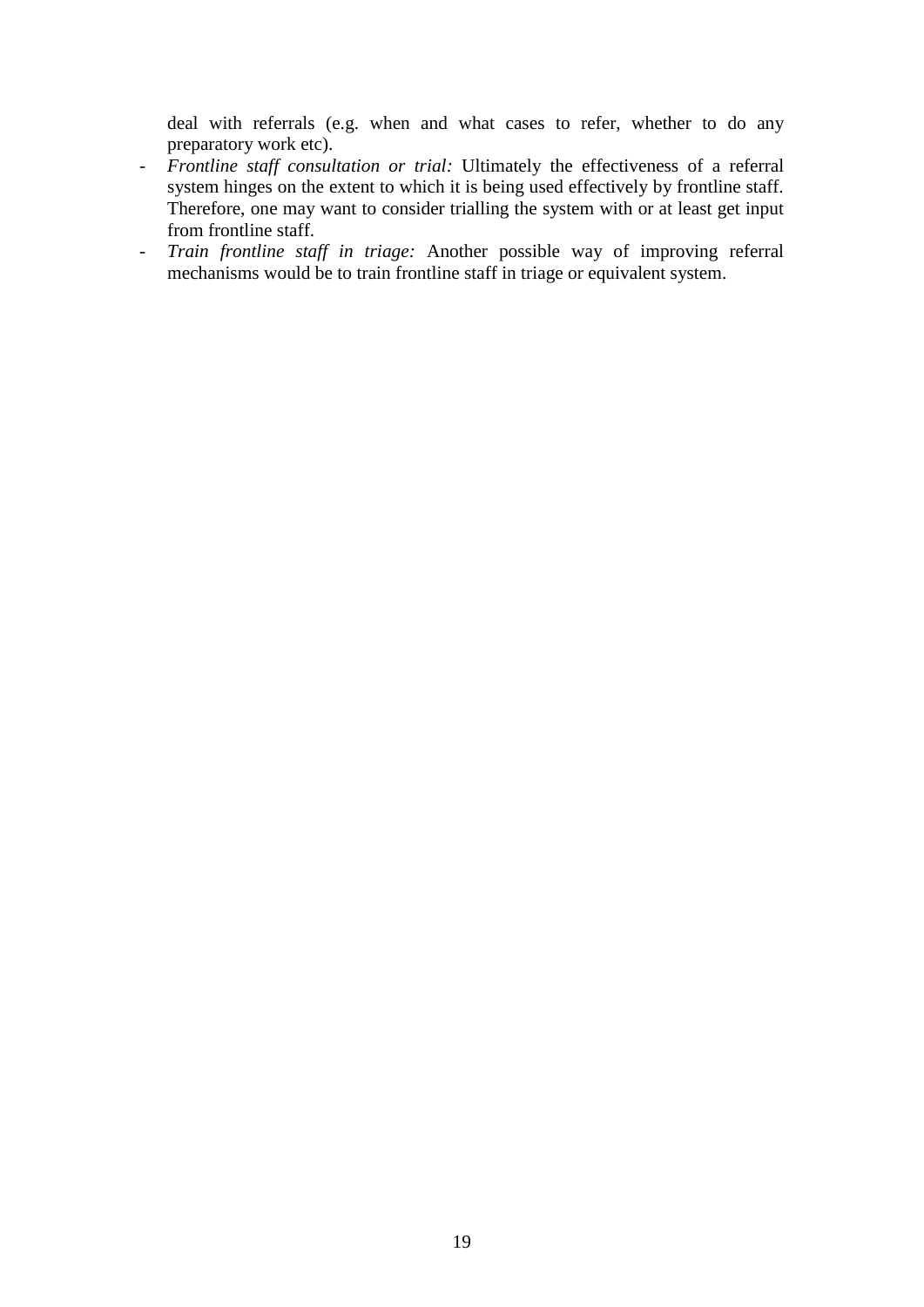## <span id="page-25-0"></span>**6. Bibliography**

Collard, S. (2009). *An independent review of the fee-charging debt management industry.* Report prepared for the Money Advice Trust and Friends Provident Foundation.

DTI (2007). *Household Debt Monitoring Paper H2 2006.* Report prepared for the Department of Trade and Industry.

HM Treasury (2007). *Financial inclusion: an action plan for 2008-11*. HM Treasury, December 2007.

Kempson, E. and Atkinson, A. (2006). *Overstretched: people at risk of financial difficulties.* Report for Genworth Financial, November 2006.

National Audit Office (2010). *Business, Innovation and Skills – Helping overindebted consumers.* Report by the Comptroller and Auditor General.

Oxera (2004). *Are UK households over-indebted?* Report prepared for Association for Payment Clearing Services, British Bankers' Association, Consumer Credit Association, and Finance & Leasing Association, April 2004.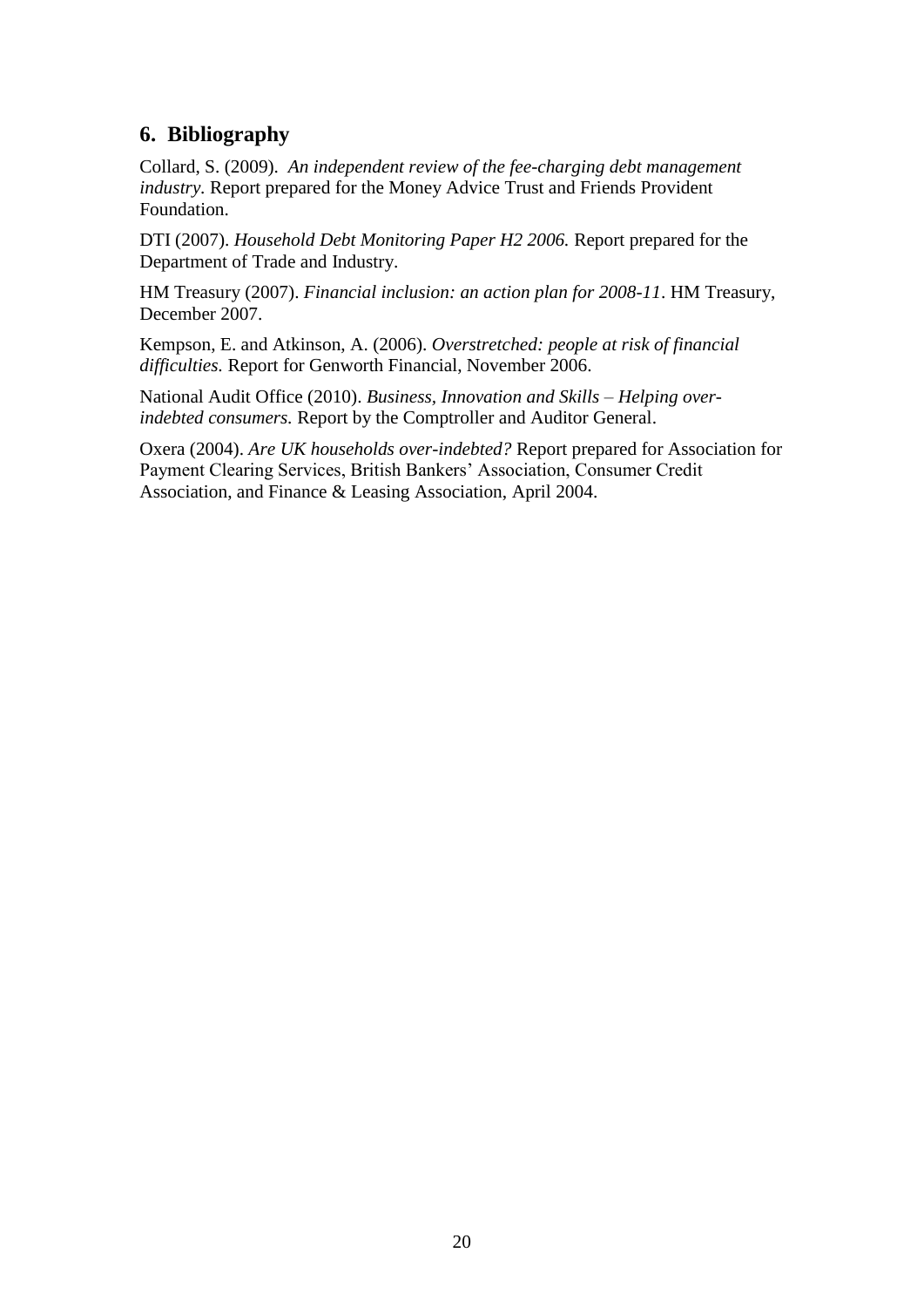# **A. Organisations participating in the survey**

<span id="page-26-0"></span>Table A1 displays the organisations that participated in the survey.

| Tubic AI. Organisations participating in the survey |                                    |  |  |  |  |
|-----------------------------------------------------|------------------------------------|--|--|--|--|
| <b>Provide advice</b>                               | Do not provide advice              |  |  |  |  |
| SCC One Stop Shop                                   | <b>Greater Manchester Police</b>   |  |  |  |  |
| <b>SCC Housing Futures</b>                          | <b>Big Life Company</b>            |  |  |  |  |
| SCC Welfare Rights & Debt Advice                    | SCC Skills and Commissioning Team  |  |  |  |  |
| <b>SCC Trading Standards</b>                        | Moneyline Greater Manchester       |  |  |  |  |
| Irwell Valley Housing                               | <b>Hanover Housing Association</b> |  |  |  |  |
| <b>City West Housing</b>                            | <b>Arcon Housing Association</b>   |  |  |  |  |
| <b>Salix Homes</b>                                  | <b>SCC Customer Services</b>       |  |  |  |  |
| <b>Great Places Housing Group</b>                   |                                    |  |  |  |  |
| <b>Contour Homes</b>                                |                                    |  |  |  |  |
| Salford CAB                                         |                                    |  |  |  |  |
| <b>Broughton Trust</b>                              |                                    |  |  |  |  |
| River Valley Credit Union                           |                                    |  |  |  |  |
| <b>Affinity Sutton Homes</b>                        |                                    |  |  |  |  |
| St. Vincent Housing                                 |                                    |  |  |  |  |
| <b>Adactus Housing Association</b>                  |                                    |  |  |  |  |
| <b>Family Information Service</b>                   |                                    |  |  |  |  |
| Seedley and Langworthy Trust                        |                                    |  |  |  |  |
| <b>Salford Unemployment Resources Centre</b>        |                                    |  |  |  |  |

*Table A1: Organisations participating in the survey*

Table A2 displays the non-respondents.

| <b>Table A2: Organisations not responding to the survey</b> |                                       |  |  |
|-------------------------------------------------------------|---------------------------------------|--|--|
| Salford PCT                                                 | <b>Unlimited Potential</b>            |  |  |
| <b>SCC Witness Outreach</b>                                 | Northern Counties Housing Association |  |  |
| Age Concern                                                 | <b>Work Solutions</b>                 |  |  |
|                                                             | <b>Harvest Housing</b>                |  |  |
|                                                             | William Sutton                        |  |  |
|                                                             | CDS Housing                           |  |  |
|                                                             |                                       |  |  |

*Table A2: Organisations not responding to the survey*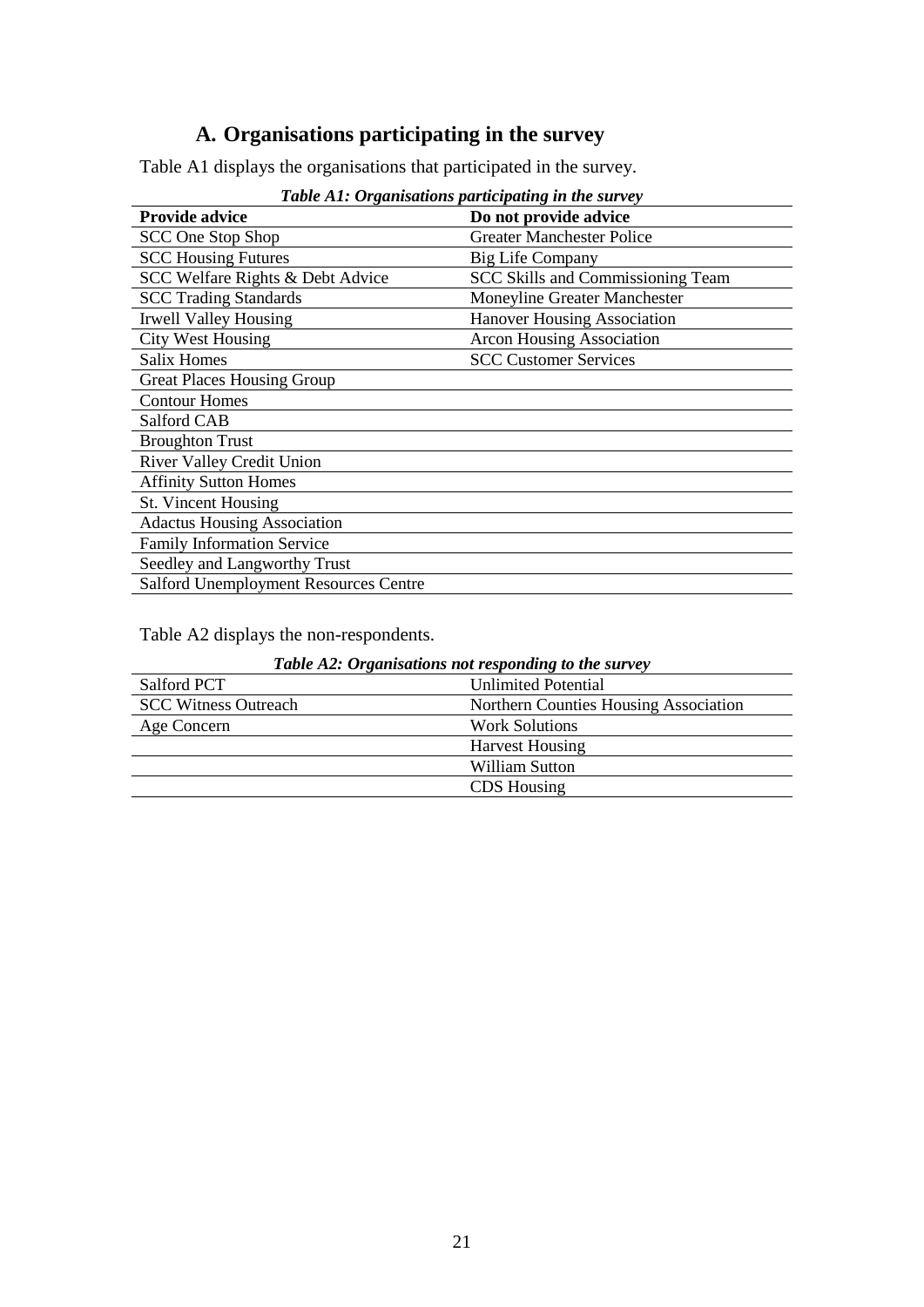## <span id="page-27-0"></span>**B. Online survey**

## **ABOUT YOUR ORGANISATION**

#### **1. What is the name of your organisation?**

## **2. What type of organisation is it?**

| Social housing landlord                       |
|-----------------------------------------------|
| Debt advice agency                            |
| Third sector lender (CDFI, credit union)      |
| $\vert$ Local authority agency / organisation |
| $\vert$ Charity                               |
| $\vert$ College / educational institution     |
| <b>Other</b>                                  |
| Please specify                                |

## **ABOUT THE ADVICE**

**3. Does your organisation offer free-to-client, face-to-face money advice or guidance for the residents of Salford?**

- **4. Is the advice provided by your organisation completely independent (e.g. no creditors are given undue preference)?**
	- Yes  $\neg$  No
- **5. Which subjects does your organisation offer advice on? TICK ALL THAT APPLY**

Debt

Budgeting

Banking

 $\overline{\Box}$  Savings and investment

Insurance

Consumer credit

Benefits / income maximisation

Other

Please specify………………………………………………………………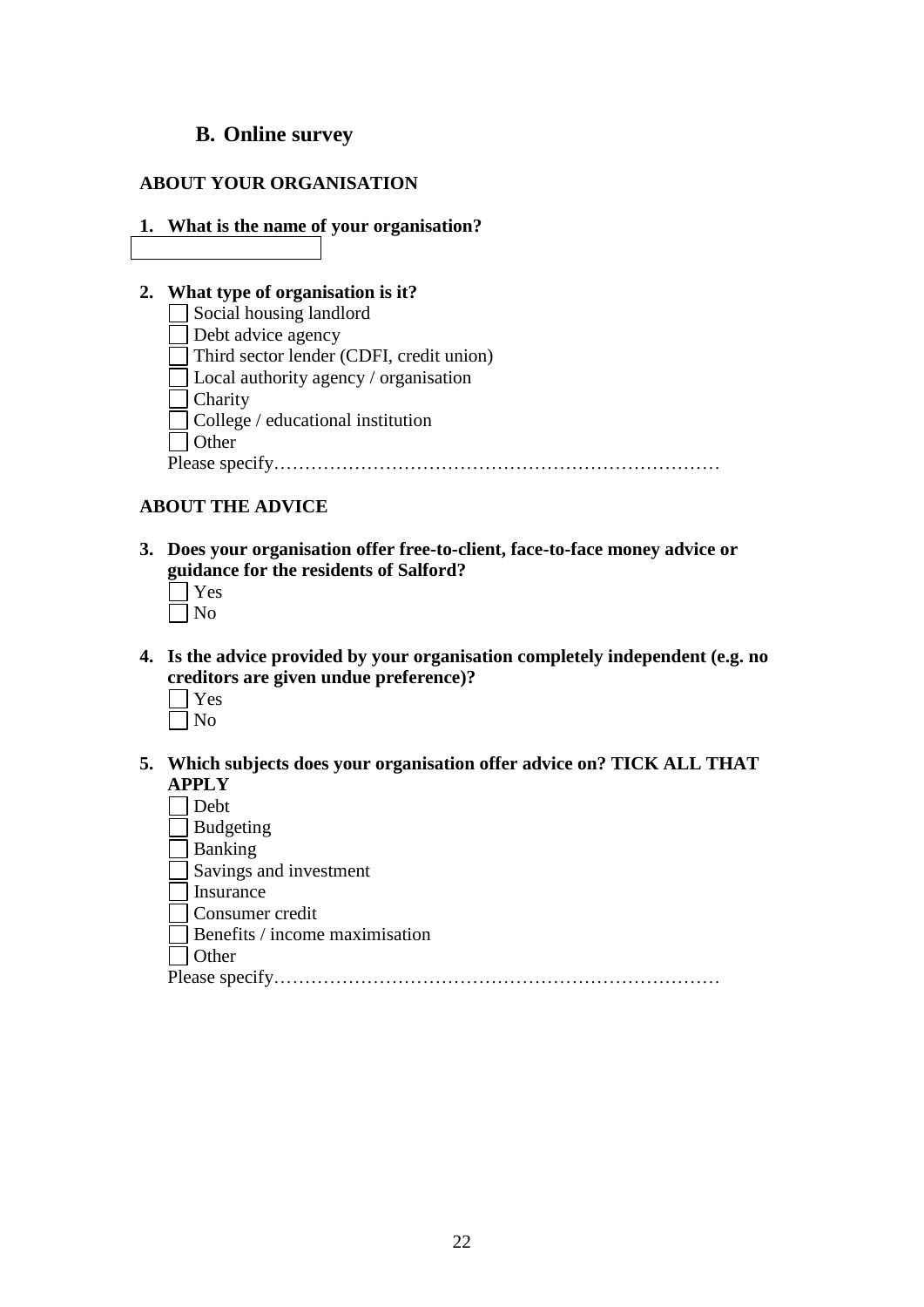## **6. What type of advice or guidance does your organisation offer? TICK ALL THAT APPLY**

□ Light-touch advice or guidance

Provide information and guidance

Assist in accessing financial products by filling in forms or accompanying person to financial institution office/branch

Provision budgeting tips

 $\Box$  Informal advocacy and representation (e.g. contacting other organisations on behalf of person)

 $\Box$  Signposting or referral to specialist advice provider (CAB, Welfare Rights)

General advice

Diagnosis of problem

Explaining options available

Help identification of further action that can be taken

 $\Box$  Fill in forms

Draft letters to creditors

Contact other organisations if necessary

Casework

Take action on behalf of client

Put case to someone else to persuade them to decide in client's favour

Negotiate for client by telephone, letter or face-to-face

 $\Box$  Advocacy services (i.e. speaking for client at formal proceedings)

 $\Box$  Specialist help

Advice and legal help on complex matters in specific areas of law

Representation in court

## **7. Which of the following formal debt remedies does your organisation offer or facilitate? TICK ALL THAT APPLY**

Bankruptcy

Individual Voluntary Arrangement

Debt Relief Order

Administration Orders

□ Other

Please specify………………………………………………………………

**None of the above**

#### **8. Which of the following informal debt remedies does your organisation offer? TICK ALL THAT APPLY**

Debt management plans

- Payment plans (pro rata or token payments)
- Debt Write-off
- Full and final settlement of debt
- Moratorium
- Liability / enforceability

□ Other

Please specify………………………………………………………………

**None of the above**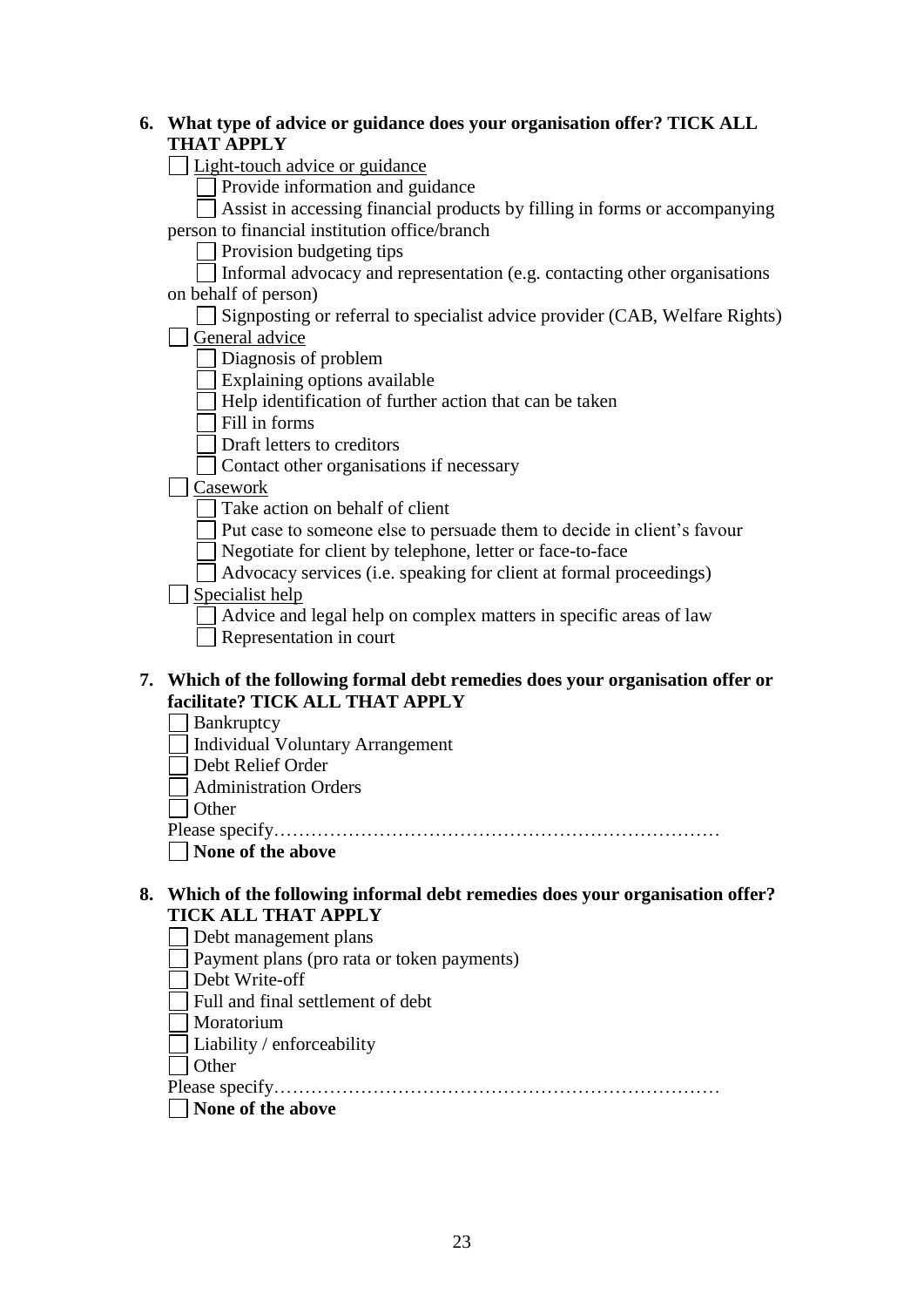## **MEMBERSHIPS AND ACCREDITATION**

**9. Is your organisation a member of any of the following organisations? TICK ALL THAT APPLY**

Advice UK Citizen Advice Law Centres Federation

Age UK

Youth Access

DIAL UK

Shelter

 $\overline{\Box}$  Other

Please specify………………………………………………………………

**None of the above**

## **10. Does your organisation have any of the following accreditations? TICK ALL THAT APPLY**

- The Legal Services Commission General Quality Mark standard
- The Legal Services Commission Specialist Quality Mark
- Approved Debt Relief Order intermediary
- Authorised insolvency practitioner

| $\cdot$ ) then |
|----------------|
|                |

- **None of the above**
- **11. Does your organisation have authority from the OFT to provide debt advice (e.g. license or other form authority)?**
	- Yes  $\Box$ No
- **12. Does your organisation have Professional Indemnity Insurance for the provision of debt counselling?**

## **ABOUT YOUR ADVISERS**

PLEASE USE FULL TIME EQUIVALENTS WHEN INDICATING THE NUMBER OF ADVISERS

## **13. How many of advisers work for your organisation? (FULL-TIME EQUIVALENT**

- Trainees Number of advisers
- Advisers Number of advisers

Caseworkers – Number of advisers

Specialists – Number of advisers

Volunteers – Number of advisers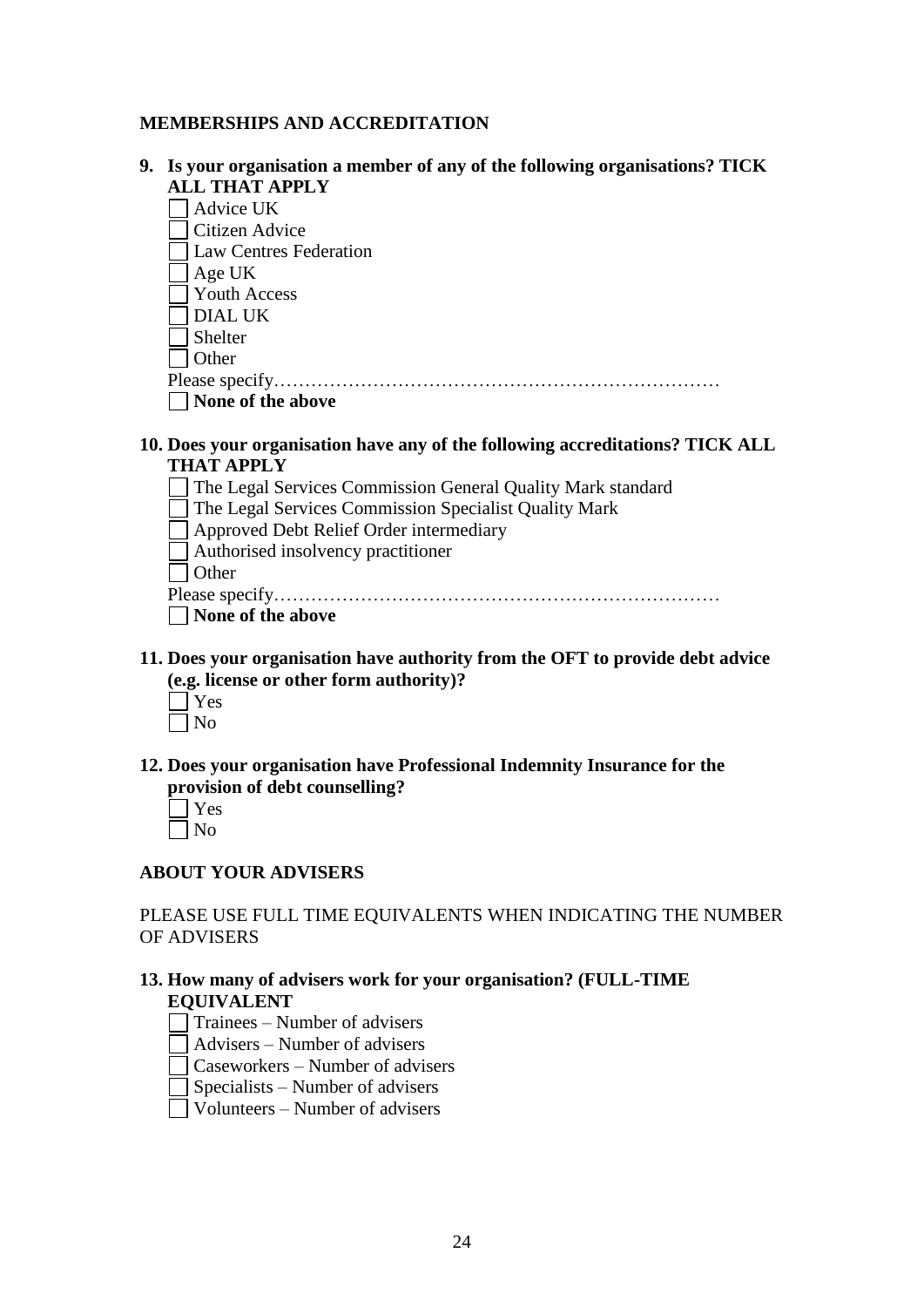## **14. How many of your advisers provide the following type of advice and guidance? (FULL-TIME EQUIVALENT)**

- Light-touch advice Number of advisers
- Generalist advice Number of advisers
- Casework Number of advisers
- Specialist advice Number of advisers

## **15. How many of your advisers are members of the Institute of Money Advisers? (FULL-TIME EQUIVALENT)**

- Trainee Number of advisers
- Associated (AIMA) Number of advisers
- Member (MIMA) Number of advisers
- Specialist advice (FIMA) Number of advisers

## **16. How many of your advisers have any of the following qualifications? (FULL-TIME EQUIVALENT)**

- $\Box$  Advice & Guidance NVQ Number of advisers
- Legal Advice NVQ Number of advisers
- $\Box$  Supporting legal advice NVO Number of advisers
- DRO Accreditation Number of advisers ┓

## **17. If your advisers have any other form of training or accreditation, please provider details here**

## **ACCESS**

- **18. Who can access your advice services (e.g. tenants of a particular housing association, residents of a particular area, unemployed people etc)?**
- **19. Does your organisation provide advice and guidance from its own premises?** Yes
	- $\neg$  No

#### **20. If so, please provide address and opening hours**

| Address location 1:       |       |     |
|---------------------------|-------|-----|
| Opening hours location 1: |       |     |
| Monday                    | From: | To: |
| Tuesday                   | From: | To: |
| Wednesday                 | From: | To: |
| Thursday                  | From: | To: |
| Friday                    | From: | To: |
| Saturday                  | From: | To: |
| Sunday                    | From: | To: |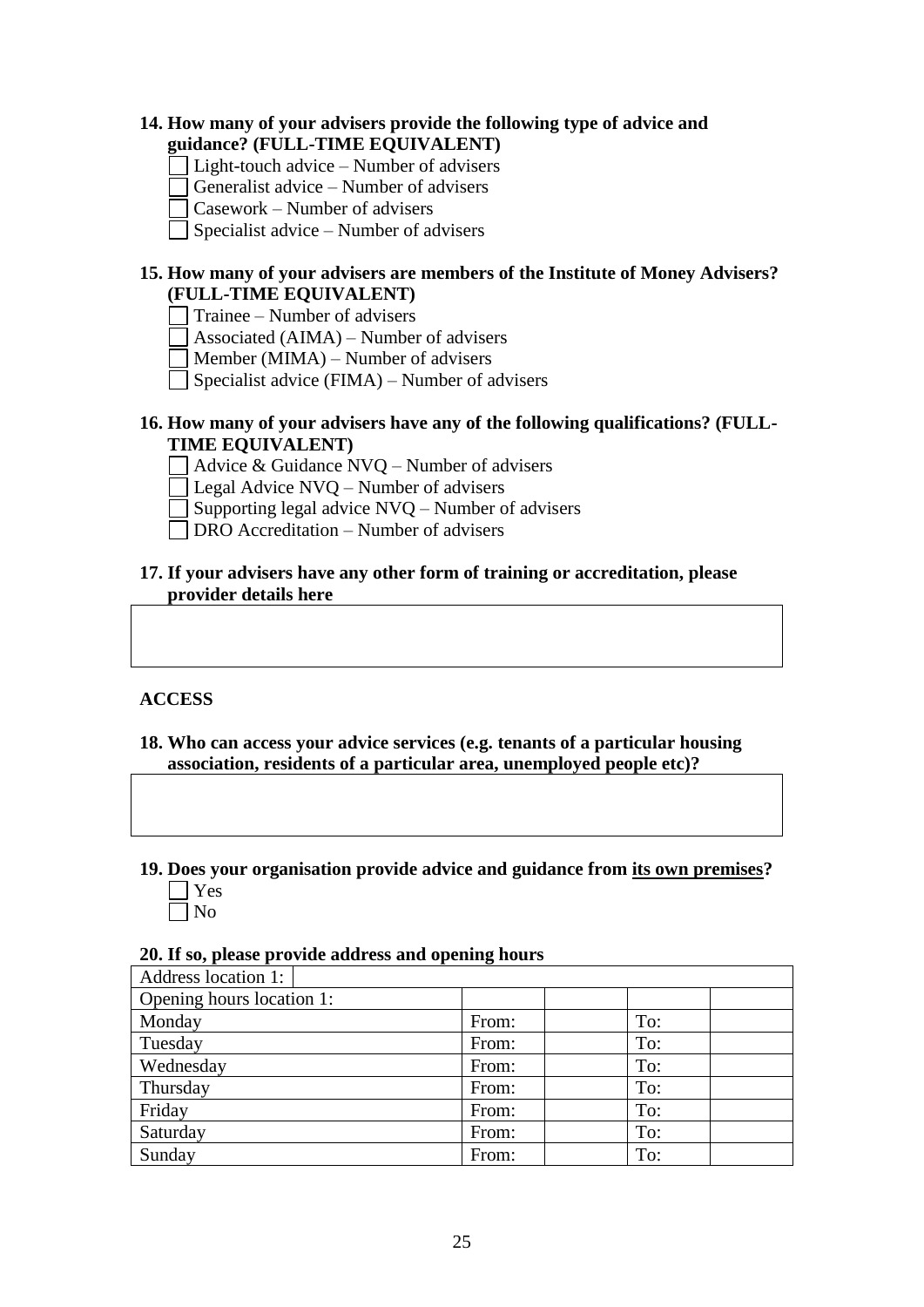| Address location 2:       |       |     |
|---------------------------|-------|-----|
| Opening hours location 2: |       |     |
| Monday                    | From: | To: |
| Tuesday                   | From: | To: |
| Wednesday                 | From: | To: |
| Thursday                  | From: | To: |
| Friday                    | From: | To: |
| Saturday                  | From: | To: |
| Sunday                    | From: | To: |

## **21. How can people access these sessions?**

Walk-in By appointment Both, please provide details……………………………………………………

## **22. Approximately how many days must people wait to get their first appointment?**

## **23. Does your organisation provide advice and guidance through outreach locations and surgeries?**

Yes No

#### **24. If so, please provide address and opening hours**

| <b>Address location 1:</b> |       |     |
|----------------------------|-------|-----|
| Opening hours location 1:  |       |     |
| Monday                     | From: | To: |
| Tuesday                    | From: | To: |
| Wednesday                  | From: | To: |
| Thursday                   | From: | To: |
| Friday                     | From: | To: |
| Saturday                   | From: | To: |
| Sunday                     | From: | To: |

| <b>Address location 2:</b> |       |     |
|----------------------------|-------|-----|
| Opening hours location 2:  |       |     |
| Monday                     | From: | To: |
| Tuesday                    | From: | To: |
| Wednesday                  | From: | To: |
| Thursday                   | From: | To: |
| Friday                     | From: | To: |
| Saturday                   | From: | To: |
| Sunday                     | From: | To: |

## **25. How can people access these sessions?**

Walk-in By appointment Both, please provide details……………………………………………………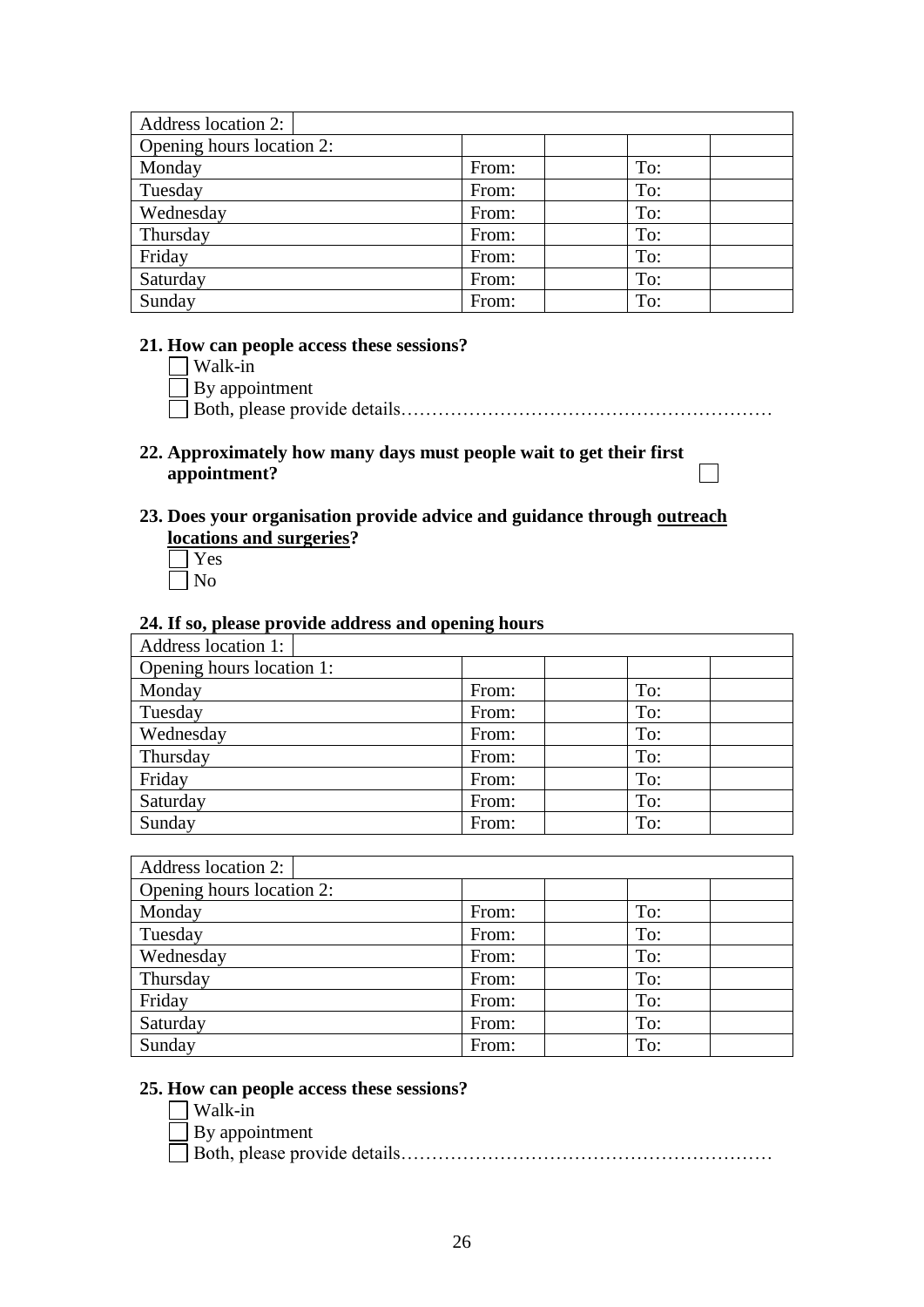## **26. Approximately how many days must people wait to get their first appointment?**

- **27. Does your organisation provide advice and guidance through a telephone advice line?**
	- Yes
	- $\Box$  No

## **28. If so, please provide number and opening hours**

| Number telephone advice line:        |       |     |
|--------------------------------------|-------|-----|
| Opening hours telephone advice line: |       |     |
| Monday                               | From: | To: |
| Tuesday                              | From: | To: |
| Wednesday                            | From: | To: |
| Thursday                             | From: | To: |
| Friday                               | From: | To: |
| Saturday                             | From: | To: |
| Sunday                               | From: | To: |

**29. Does your organisation operate with home visits?**

**30. Who are eligible for home visits (e.g. elderly, the disabled etc)?**

- **31. Approximately how many days must people wait to get their first appointment?**
- **32. Which of the following access aids does your organisation offer? TICK ALL THAT APPLY**
	-
	- Induction loop<br>■ Access to a sign language interpreter<br>■ Wheelchair access  $\Box$  Access to a sign language interpreter
	-
	- $\Box$  Other, please specify

…………………………………….

| Induction loop                        | <b>Minicom</b>           |
|---------------------------------------|--------------------------|
| Access to a sign language interpreter | <b>Documents on tape</b> |
| Wheelchair access                     | Documents in Braille     |
| Other, please specify                 | $\Box$ Text telephone    |

┓

#### **33. If there is there any additional information you would like to provide, please use the space below**